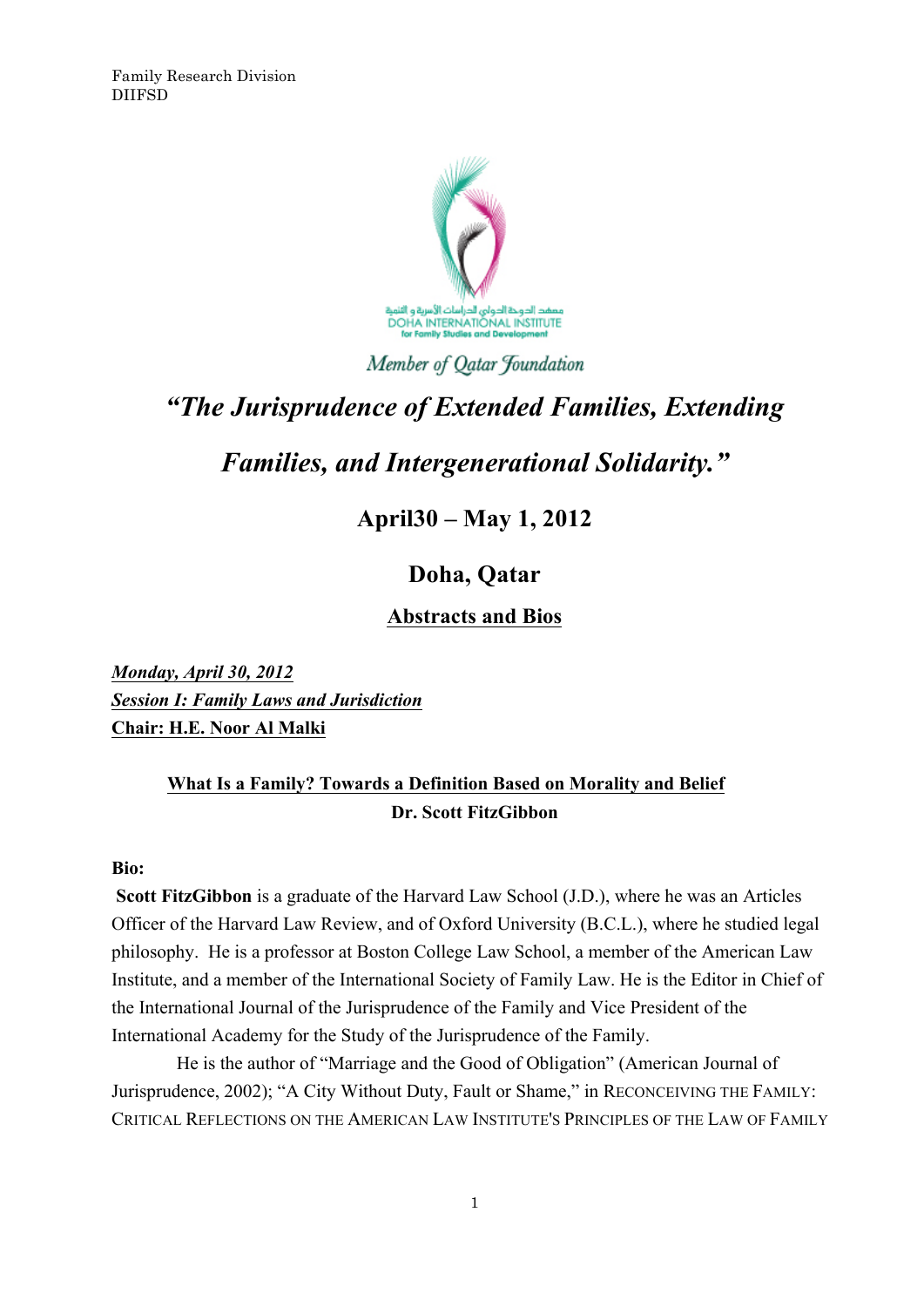DISSOLUTION ; "Educational Justice and the Recognition of Marriage," and "Parent, Child, Husband, Wife: When Recognition Fails, Tragedy Ensues", 2011

#### **Abstract:**

We are specially connected to ancestors, and descendants, and to blood relatives. We and they comprise a family, an association of persons which implies special obligations, one from which each member derives some substantial portion of his or her self-understanding and towards which each devotes much care.

Can an account -- a definition -- be given which could form a ground for the explanation and justification of the remarkable flex and stretch of the familial obligation and persona across space and time?

This paper proposes that central among such elements -- basic to the definition of family -- is an element which is here referred to as "juristic knowledge": reasoning and belief about the firmer and more law-like aspects of practical reason. It further proposes that among the primary objects of this familial cognition is belief about the procreative project. This paper proposes that the elements here proposed best explain and justify familial obligation and ground the familial character.

### **Legislation and laws related to the family in Qatar, Reflections on the policies and practices Ali Al Marri**

#### **Bio:**

**Dr. Ali Bin Samikh Al - Marri** is the chairman of human rights committee in Qatar ( NHRC) as well as the Chair of the Sup-Committee on Accreditation (SCA) from 2011-2015. Dr. Al Marri served as Vice president of the Asia Pacific Forum(APF)2011-2013. He is the chairman of Arab human rights experts committee, league of Arab States and holds a P.H.D in Political Science from Cairo University in 2006 as well as a Master Degree in Political science in 2002. **Abstract:**

The State of Qatar reaffirms on the importance of the family as the basic unit of society, as stated in Islamic law and by the Permanent Constitution of the State, God says in the Holy Quran: O mankind! Be dutiful to your Lord, Who created you from a single person (Adam), and from him (Adam) He created his wife [Hawwa (Eve)], and from them both He created many men and women and fear Allah through Whom you demand your mutual (rights), and (do not cut the relations of) the wombs (kinship) . Surely, Allah is Ever an All-Watcher over you."verse (1) \* Nisa \*.

Then, the text of Article (21) of the permanent Constitution of the country: "The family is the basis of society. Founded on religion, morality and patriotism, and the law regulates the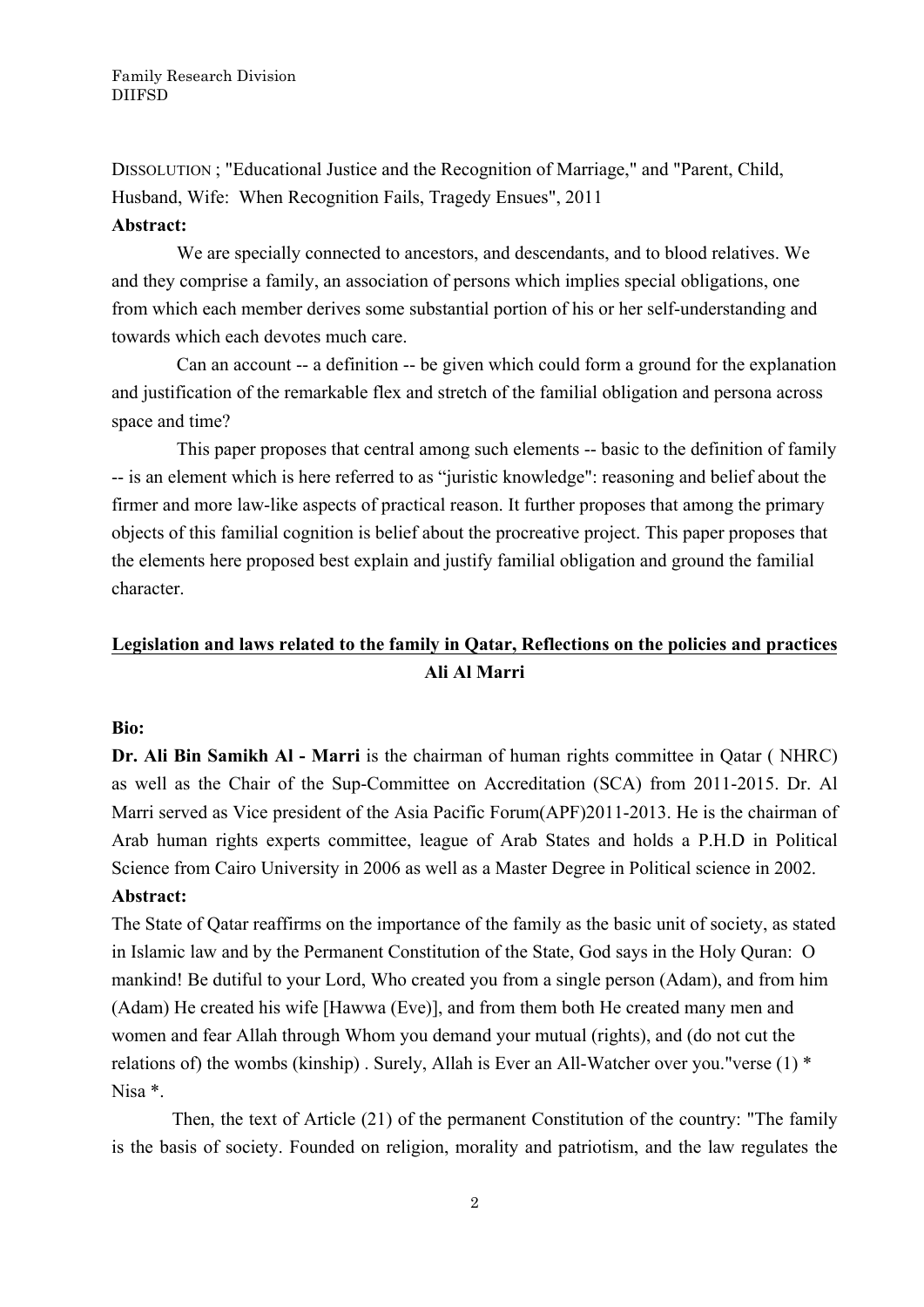means to protect and strengthen its structure, strengthen its ties and protect maternity, childhood and old age in its shadow." The paper presented and discussed three topics:

1. The importance of family and its role in security, stability and progress of society.

2. Family in the State of Qatar and the national development strategy of the State (**2011-2016**), and contained in the national vision of the State of Qatar 2030, the overall strategy of the family in the State of Qatar and finally

3. Legislation of the State of Qatar on the family.

### **What is the Juridical Ground of Familiarity Today? The Swing that Goes from the Biological Ties to Affection, Friendship, Contract or Even Neighbourhood Dr. Ursula Cristina Basset**

### **Bio:**

**Ursula Cristina Basset:** Lawyer, PhD in Juridical Sciences. Professor and Researcher (Pontificia Universidad Catòlica, Universidad Nacional de Buenos Aires). Director of the Postgraduate Career in Family Law (Universidad Catòlica de Salta). Member of the Directive Board of the International Academy for the Study of the Jurisprudence of the Family. Member of the Executive Board of the International Society of Family Law. Member of the Institute of Bioethics of the National Academy of Moral and Political Sciences (Buenos Aires, Argentina), Member of the Subcomission of Reform of the Civil Code (Argentina), Author of several publications in Family Law and Bioethics.

### **Abstract:**

The concept of family is becoming a crux interpretum. The more marriage declines as a founding institution of family law, the less are there identifiable boundaries of the concept of family to be found. As familiar bonds fade, familiar solidarity that could be previously enforced by law loses its very foundation. However, the emergence of artificial reproductive techniques has disrupted the coherence of the legal system of affiliation, weakening the social significance of biological ties. As life expectance grows, and the birth rate falls, the sustainability of social solidarity is called into question. The traditional family is no longer there to take care of the elderly and the handicapped.

Our presentation will aim to explore and analyse what are the grounds for a familiar juridical obligation between citizens in the actual trends of family law, by an examination of legal institutes in modern family law.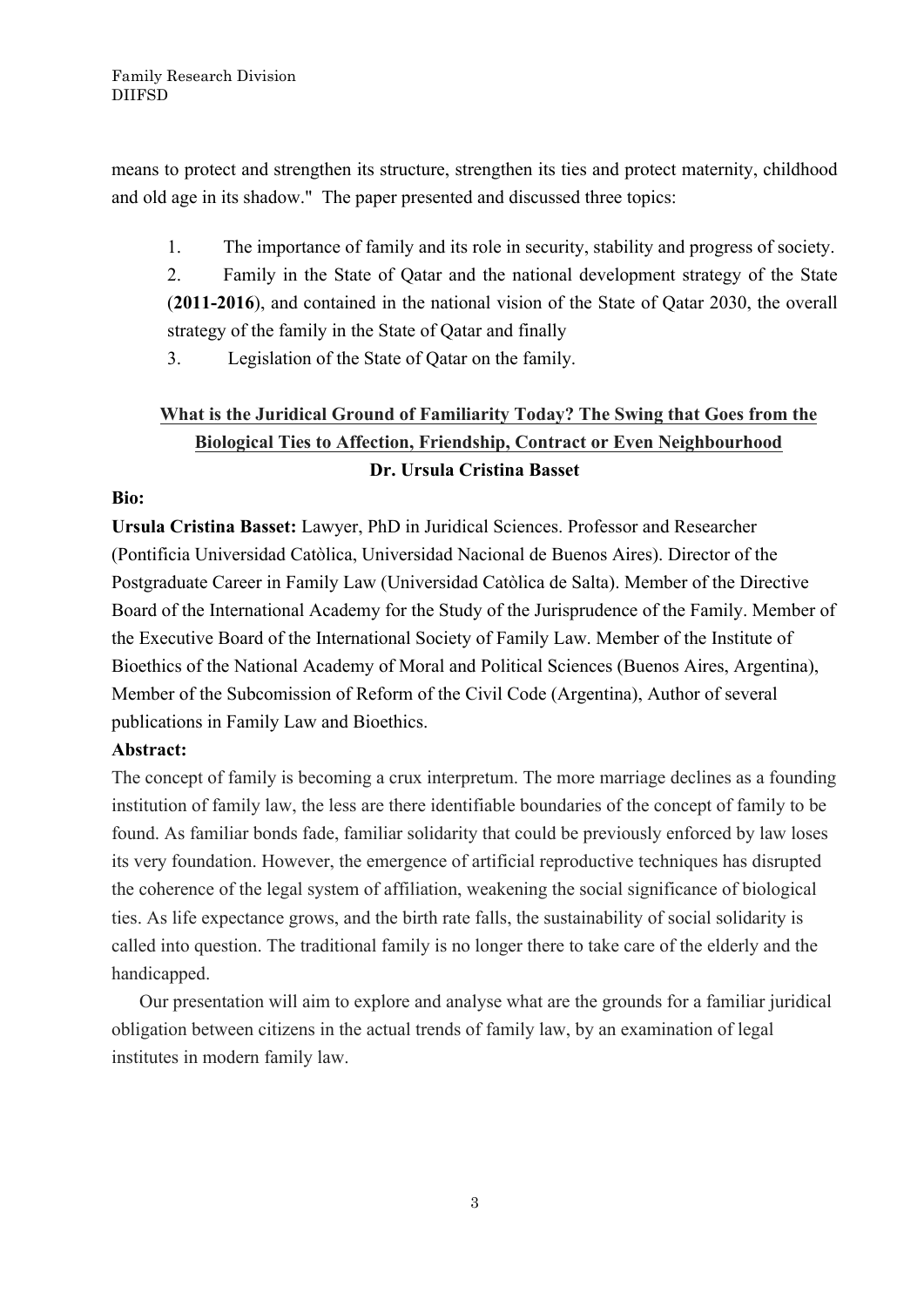### **Family within Islam (Rights and duties) Dr. Amina Al-Jabber, Dr. Asmaa Al- Attiyah**

#### **Bios:**

**Dr. Amina Mohamed Al-Jabber** is an Ex-Professor in family jurisprudence, faculty of Sari 'a, at Qatar University and Deputy Dean, Faculty of Sharia and Islamic Studies from 2000 – 2003. She is Member of the Muslim Scholars Union, Qatar Branch and Member of the Al-Azhar scholarsUnion, Arab Republic of Egypt, Cairo.Dr. Ameena has been a Member of the committee ,Reviewing Qatari Family Law

**Dr. Asmaa Al- Attiyah is** an Associate Professor of Special Education Diploma Program Department of Psychological Sciences - Faculty of Education - University of Qatar. She is also a Member of the Academic Accreditation - Faculty of Education - University of Qatar and the Chairman of the Committee of graduates Faculty of Education 2007-2011. Dr. Asmaa is Member of the National Committee for Human Rights - the State of Qatar and a Board member of the Learning Center (Awsaj Institute of Education) - Qatar Foundation for Education, Science and Community Development as well as a Board member of the Social Rehabilitation Center (Owain) - State of Qatar.

#### **Abstract:**

The importance of talking about the family in the midst of the conflict of civilization and the cultural, physical and moral degradation which impact heavily on all aspects of human life in general and the family in particular is being highlighted. Hence the importance of this paper which seeks to shed light on the protection of the family which is the real nucleus which forms a proper human society in Islam. The formation of the family starts since the first step of thinking of founding a family and choosing the right partner as well as the operational terms starting with the marriage contract and finally reproduction, custody, care and fixation of the family and all its members as well as the minimizing marital problems and ways of dealing with these problems in a way that achieves marital, family and social harmony.

### *Session II: Family Courts and Extended Families* **Chair: Dr. Ousama Abdel Hadi**

### **Family Courts in Qatar Judge Fawaz Al Gaatal**

#### **Bio:**

Judge Fawaz Bakhit Mubarak AL-Gaatal holds a Master of Laws from the University of Case Weston Ohio, 1999 and a Bachelor of Sharia and Islamic Studies from the University of Qatar in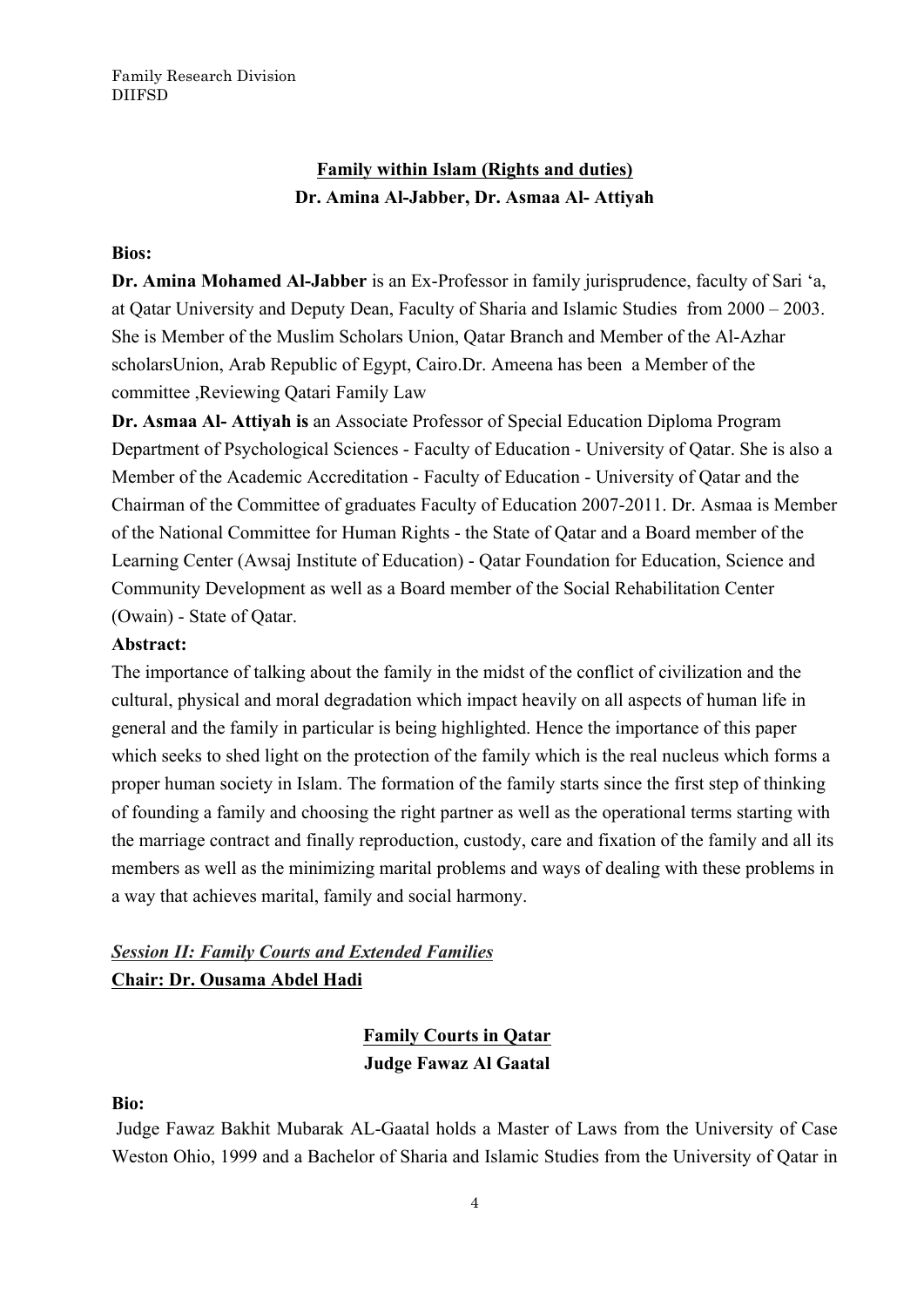1986. He studied English for a year at the Institute of Aomst Manchester in England, 1997 and Trained for two years in the Ohio Court of year 2011. He is currently the President of the Court; Court of First Instance and Head of the first Family Court. He is also a member of the Commission on Human Rights on civil society.

#### **Abstract:**

ایمانا من دولة قطر بأھمیة الاسرة ودورھا في التنمیة المستدامة ، حیث أنھا اولى مؤسسات التنشئة الاجتماعیة وأھمھا ، لما لھا من دور ھام في تحقیق التوافق النفسي للأبناء ، وحفاظا على الاسرة وكیانھا والتصدي لكافة التحدیات التي تواجھھا جاءت كثیر من القوانین والتشریعات في دولة قطر اضافة الى الخطط والبرامج والمؤسسات المعنیة بھا ، ومنھا محاكم الاسرة .وتھدف ورقة العمل ھذه الى التعرف على محاكم الاسرة بدولة قطر من حیث النشأة والتطور ، والاھداف والھام.

### **Extended Families and the Expressive Function of Law Dr. George Dent**

#### **Bio:**

**George W. Dent, Jr.**, has been a Professor of Law at Case Western Reserve University Law School since 1990 and the Schott-van den Eynden Professor of Law since 1998. Before joining the faculty at Case Professor Dent taught at New York Law School. Professor Dent holds a B.A. (1969) and J.D. (1973) from Columbia, and an LL.M. from New York University (1981). Before entering academia he clerked for Judge and practiced corporate law.Professor Dent has published extensively in the areas of corporate and securities law; law and religion; and family law. *No Difference? An Analysis of Same-Sex Parenting*, \_\_ *Families We Choose? Visions of a World Without Blood Ties*, 2 INTERNATIONAL JOURNAL OF THE JURISPRUDENCE OF THE FAMILY 13 (2011); *Straight Is Better: Why Law and Society May Justly Prefer Heterosexuality*, 15 TEXAS REVIEW OF LAW & POLITICS 359 (2011); *Is Traditional Marriage Unconstitutional*? **Abstract:**

The extended family is under stress from two directions. One is the movement to deprive the concept of "family" of any objective meaning, including particularly any connection to real marriage or biological relationship, and to substitute a subjective definition of "family" as "families we choose"--i.e., as any group of adults that chooses to call itself and the children they control a "family." The second, and statistically more important, is the declining birth rate across most of the globe.

The law has great difficulty dealing with the first phenomenon and even greater difficulty dealing with the second. At least in liberal societies, the state has limited tools to deal with couples who bear children and cohabit without marrying.

The extended family cannot flourish without a strong culture of (real) marriage, which should therefore be the first goal of an effort to preserve the extended family. Beyond that there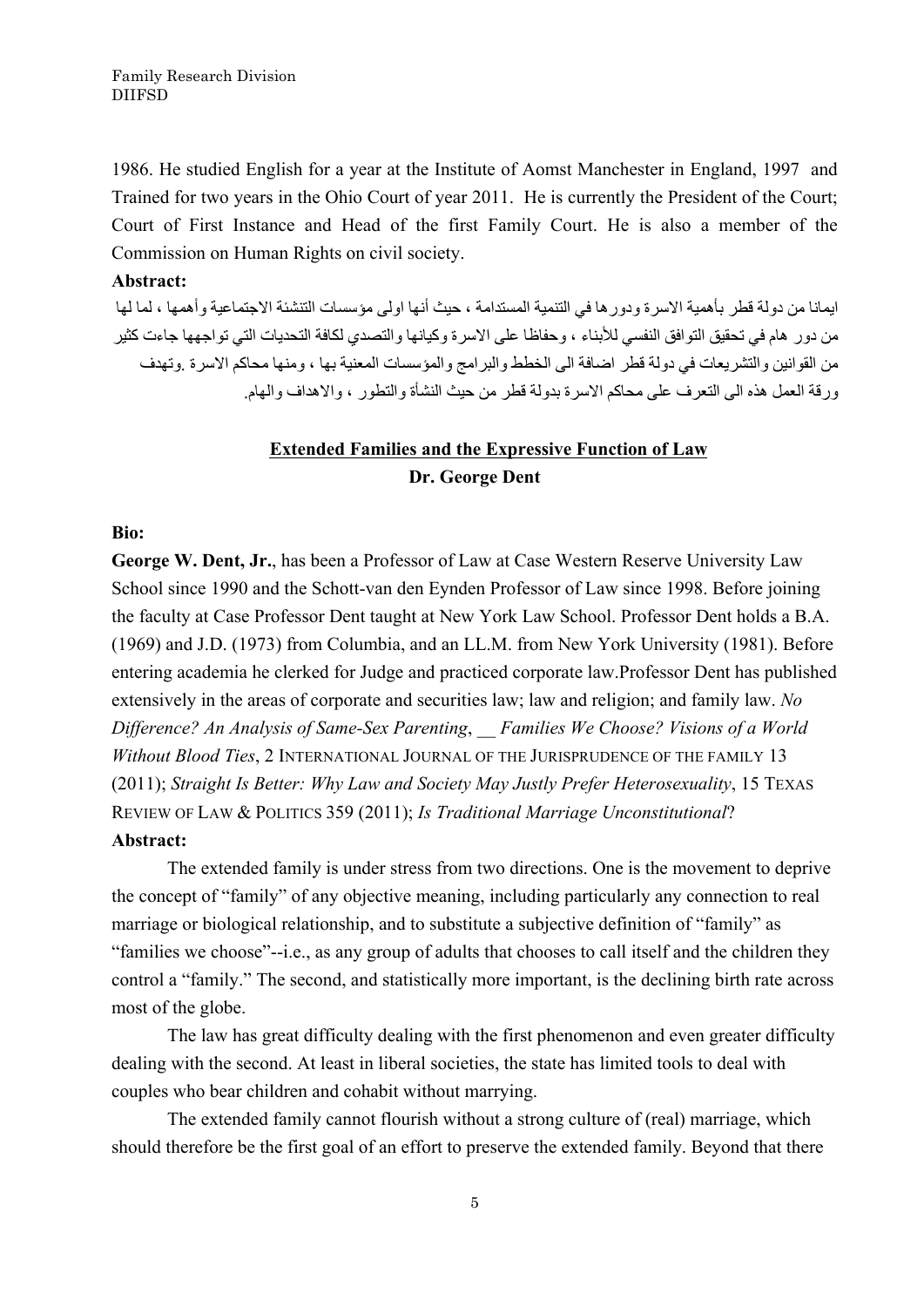are many steps that could be beneficial even if they do not create enforceable rights.

### **Shorten Legal Family vs. Extended Social Family Dr. Carmen Garcimartin**

#### **Bio:**

**Carmen Garcimartín** is a lawyer with a PHD in Jurisprudence from the Santiage De Compostela in Spain. Her experience varies between teaching, administrative and research and is currently an Associate Professor at the University of La Coruna in Spain.

She is a member of the Spanish Royal Academy for Jurisprudence and Legislation and has been granted by the Regional and National Government of Spain a two year research grant and served as the Secretary of Department of Public Law at the University of La Coruna. She is also a member of several National Research Projects and is a visiting scholar at the Università La Sapienza in Rome; the National University of Ireland in Galway and the Catholic University of America in Washington D.C.

Dr. Carmen has published four books on Relations between Church and State and Marriage Law as well as more than twenty five chapters of books and articles in Spanish, European and USA Journals, and several reviews in European Journals. She has been invited as a Keynote Speaker in National and International conferences in Spain, Iran, Italy and Lithuania and has presented in Mexico, Granada (Spain), Washington D.C., London, Copenhagen, Buenos Aires, and now I would like to welcome her to present her paper in Doha, Qatar. **Abstract:** 

The idea of family has evolved in the last century from the extended family towards a narrower concept, the so-called nuclear family. This evolving situation had an impact in the Law. There are increasingly less juridical restrictions in a number of areas. Criminal law also took a restrictive approach to the issue.

However, the social pressure is now pushing for a wider involvement of the extended family, remarkably due to the financial crisis. Very often, people turn to the extended family as an ultimate resource in cases of special need.

There is a compelling interest in this action if we take into account that the welfare State seems to be collapsing. In times of economic growth the State provided for most of the basic needs, and therefore family support appears as non essential from an economic point of view. Now, family is replacing the State because the latter cannot universally grant those basic needs. This way, the family is gaining again a primary role in the society.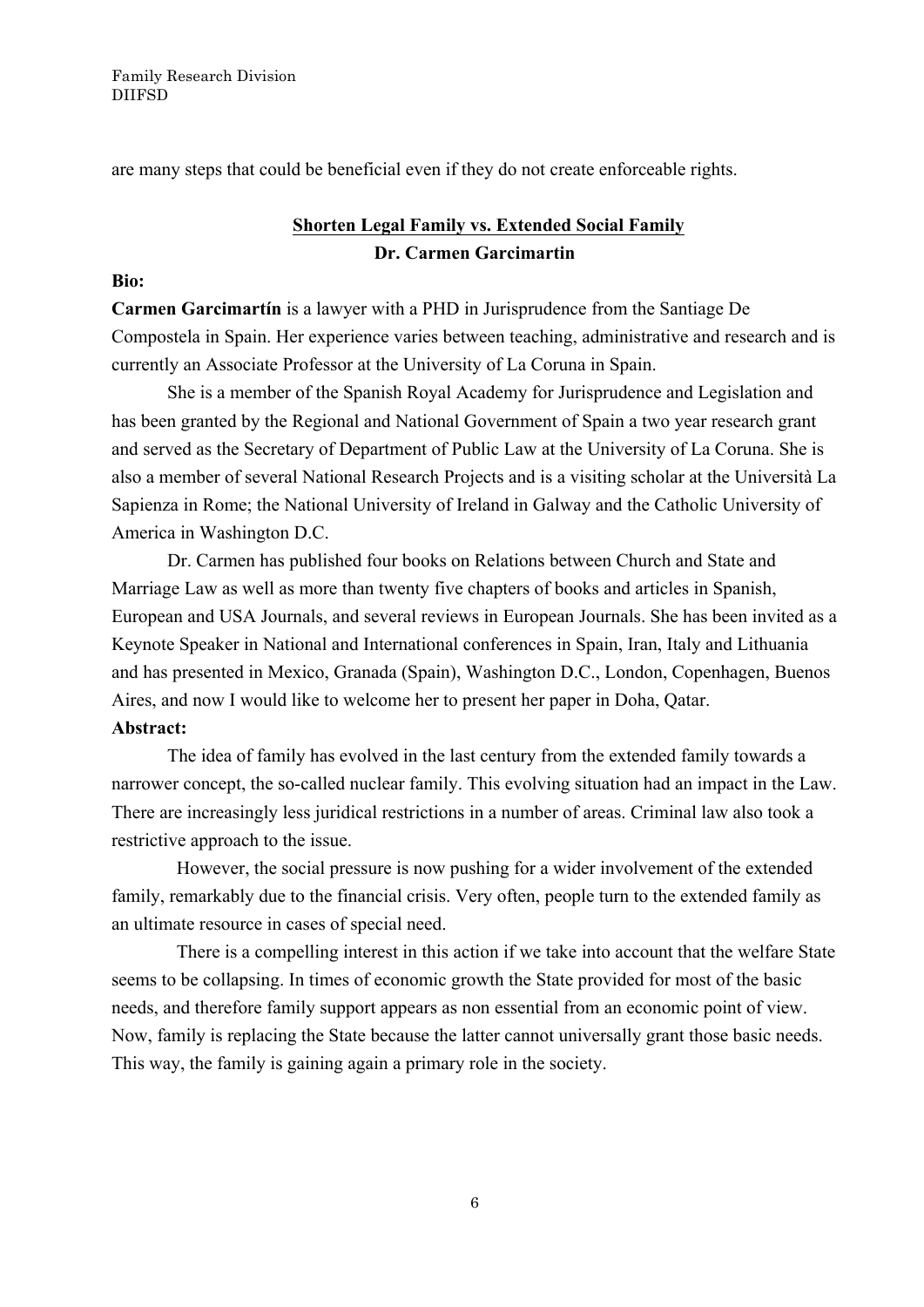## **Juveniles at Risk Dr. Fawzi Khamis**

#### **Bio:**

**Dr. Fawzy Khalil Khamis** is an Advocate-General in the Court of Cassation of Lebanon. He took many of the judicial positions, including President of the Court juvenile delinquency in Beirut (2004-2009). The President and member of several committees took over the preparation of draft laws on the protection of the juveniles, traffic laws and informatics. He has issued a number of judicial decisions in bold and important topics of public freedoms and the protection of crime information and juveniles which have had a great impact locally and internationally. He is the author of the book "Protection of Juveniles at risk in light of law and jurisprudence in Lebanon" (2009), the first book of its kind to address this issue.

#### **Abstract:**

The first specialized study in juvenile at risk cases and the description of the situations of risk. What are the functional and quality competences of the juvenile judge in the protection of juveniles at risk? Then how the juvenile judge intervenes and puts his hand on the call or file protection concerning the juvenile at risk. What are the procedures followed by the juvenile judge in cases of these Juveniles. What are the measures of protection that can be taken by the juvenile judge? Will these measures be included in the statements of criminal record for the juvenile? Is it possible to extend the deadline protection measures beyond the age of eighteen? Can a juvenile judge take precautionary measures against the juvenile at risk? The study also addresses methods of reviewing decisions concerning the Protection of Juveniles and whether the juvenile judge is capable to impose expenditure on the Juvenile's parents as well as ordering family psychotherapy? How do the implementation of the resolutions and the provisions of the juvenile judge that are taken in order to protect juveniles at risk are carried on and are the legal guarantees to implement the resolutions of protection that were already judged.

### *Session III: Family Law: Ruling and the Concept of Parenthood Chair: Dr. Ursula Cristina Basset*

### **Principles of Qatar Family Law Dr. Imad Kattan**

#### **Bio:**

**Dr. Imad Kattan** received his PhD in Law from University of Strasbourg , his thesis has been published in European University . He was Associate Dean for Academic Affairs in College of law at Damascus University from 2003 to 2007; then during 2007 to 2009 he was the National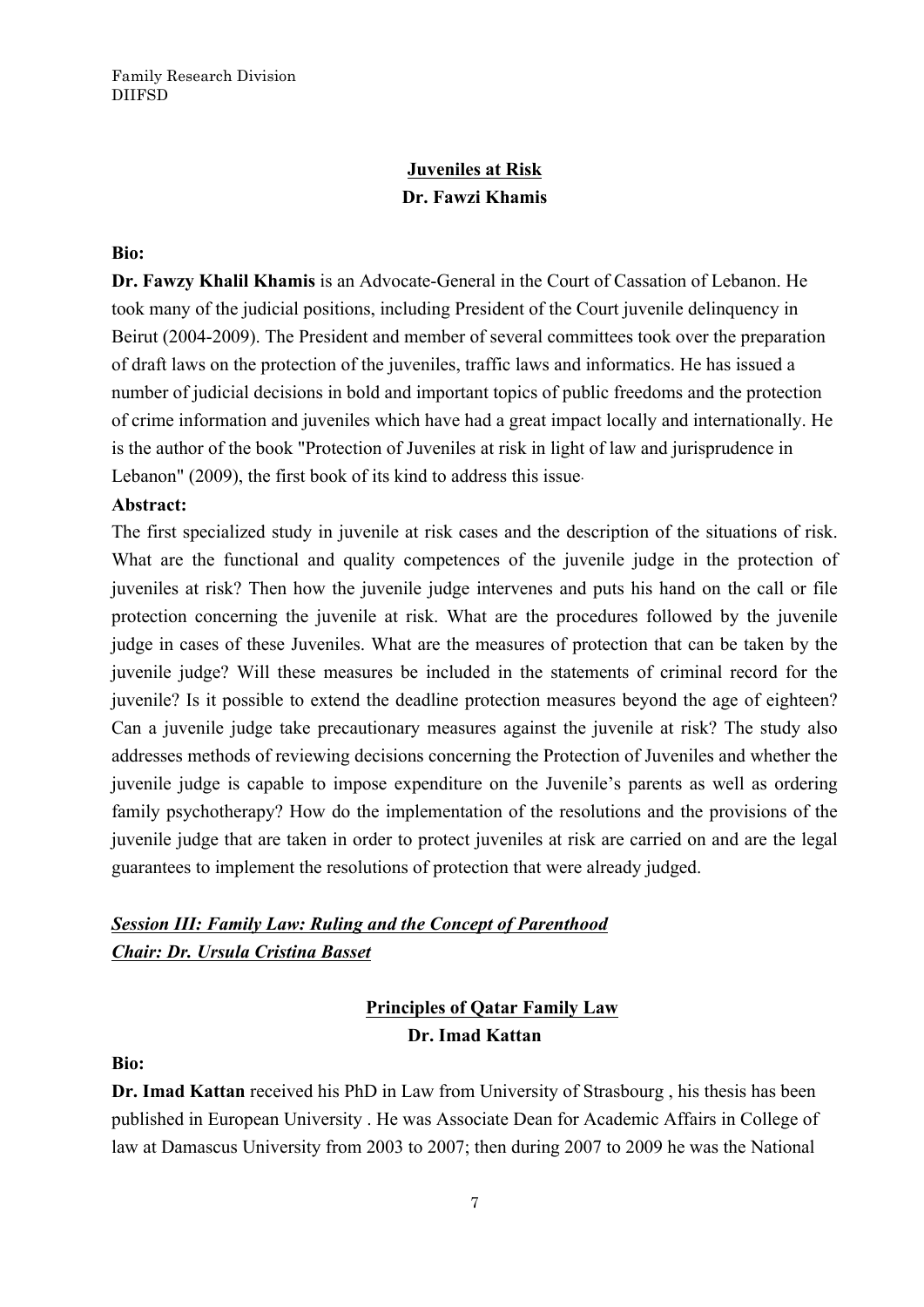Director in Modernization of Litigation Procedures in the United Nations Development Program jointly with Ministry of Justice in Syria. Dr. Kattan is currently Assistant Professor of Civil Law, Family Law and Law of Procedures in Civil and Commercial Matters.

#### **Abstract:**

Family law was passed in Qatar to reflect how the State of Qatar is really interested with the family and promoting it stability as well as reform, protection from cracking, and working to resolve what is being said of disputes between its members. There is no doubt that the historical context, social, religious and cultural heritage upon which was released the Qatari family law, was reflected to a large extent on the principles and rules enshrined. The Qatari Family Law contains Article 301 which deals with marital relations and the consequent rights and duties, and the resulting effects, in addition to the children; their right in kinship, custody, alimony, as well as the provisions of the Wills and Inheritance.

We will review the above, and focus on what can be touching the theme of the Symposium from issues such as alimony and custody of relatives.

### **Should The State be Neutral When Families, Based on Religious Understandings, Seek to Shift Duties of Support upon Divorce or Death from Spouses to the Extended Family? Dr. Robin Fretwell Wilson**

#### **Bio:**

**Robin Fretwell Wilson** is the Class of 1958 Law Alumni Professor of Law and Law Alumni Faculty fellow at Washington and Lee University School of Law, where her scholarship focuses on family law and children and violence. She is the editor of four recent books, including RECONCEIVING THE FAMILY: CRITICAL REFLECTIONS ON THE AMERICAN LAW INSTITUTE'S PRINCIPLES OF THE LAW OF FAMILY DISSOLUTION (Cambridge University Press, 2006); THE HANDBOOK OF CHILDREN, CULTURE & VIOLENCE (Sage Publications, 2006, with Nancy Dowd and Dorothy Singer). Her work has been featured in the *New York Times*, the *Washington Post*, the *Los Angeles Times*, and the *Wall Street Journal*. A member of the American Law Institute, she has worked extensively on behalf of state law reform efforts. In 2007, she received the Citizen's Legislative Award for her work on changing Virginia's consent law. Professor Wilson is the past Chair of the Section on Family and Juvenile Law of the Association of American Law Schools.

#### **Abstract:**

Greek newspapers reported that new Family Law reforms jettisoned the practice of allowing Sharia Law to govern family matters for a Muslim enclave of over 110,000 living in Western Thrace. Thus, since the Treaty of Lausanne until now, Muslims in Greece enjoyed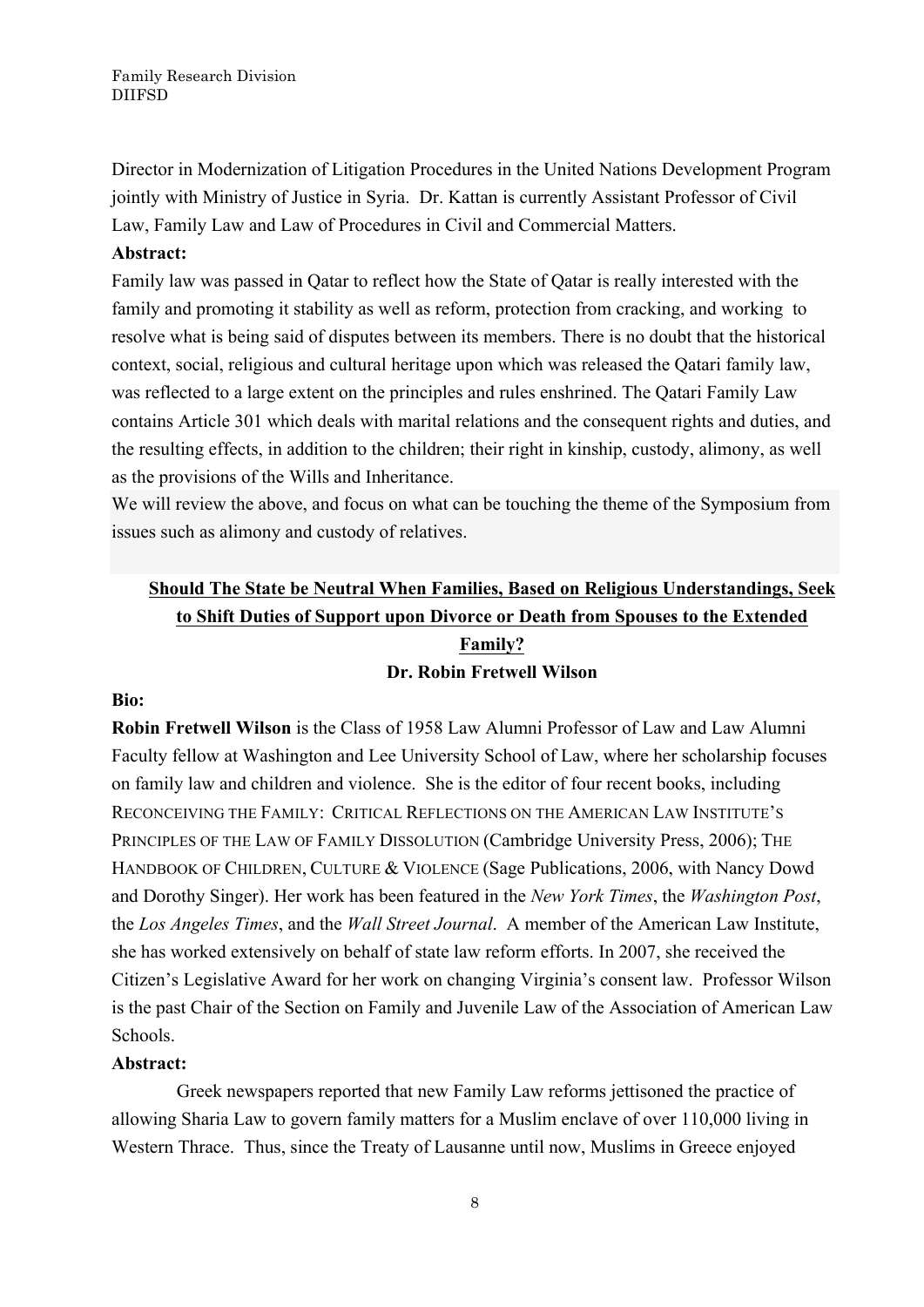unique independence from the Greek government, looking to three Muftis .

This paper will test the claim that the State can be neutral to the source of support for widows and divorced women and children upon divorce. It argues that state has a protective function to play for dependents and that allowing religious doctrines to govern wealth distribution at divorce or upon death circumvents such protections and may subject divorced women and widows in certain belief systems to certain or near-certain poverty.

This paper concludes that policymakers should proceed cautiously before removing the distribution of wealth upon divorce or death from state oversight and placing it within the control of religious groups.

### **"Juristic Family Rulings: A Study of** *Maqasid al-Shari'ah."* **Dr. Rasha Al- Disuqi**

#### **Bio:**

**Dr. Rasha al-Disuqi**, is Associate Professor at the Faculty of Islamic Studies and director of the Contemporary Jurisprudence Program at QFIS. She is currently supervising six Masters Theses and has taught over ten courses at QFIS. She has obtained her doctoral from the University of Wales, U.K., has taught at highly prominent institutions as California State University and Al-Azhar University, the most celebrated institution in Islamic Studies. She is published extensively in the United States, and internationally in distinguished Arabic journals. She is author of the best seller, The Resurgent Voice of Muslim Women, and Muslim Family Fiqh. As a recognized scholar in the area of women and the family, her most recent research papers are "Violence Against Children" published in International Council for Jurisprudence, and "Reproductive Health: A Study in the Objectives of Shari'ah," "Woman and International Agreements," both published in the Cairean, The Contemporary Muslim. She has been invited as a speaker in hundreds of lectures on university campuses in the United States, Canada, Turkey, China, Cairo and South Africa.

#### **Abstract:**

This paper unfolds the multi-faceted nature of *Shari'ah ,* projecting achievement of multiple goals in protecting, both nuclear and extended family. It is divided into an introduction and four sections. The first discusses juristic rulings establishing goals of family formation, integration of mercy and affection, balancing rights and duties, parental and children's rights. The second, explains the *Shar'i* goals of protecting honor and lineage, the importance of agnation, illegalizing adoption, and explaining rulings on honor violations and family penal law philosophy. The third section, elaborates on the crucial role lineage plays in protecting uterine relations, how *Shari'ah* guards extended family relations setting penalties against committing major sins of severing them. It explains the sacredness of inheritance rulings in rights of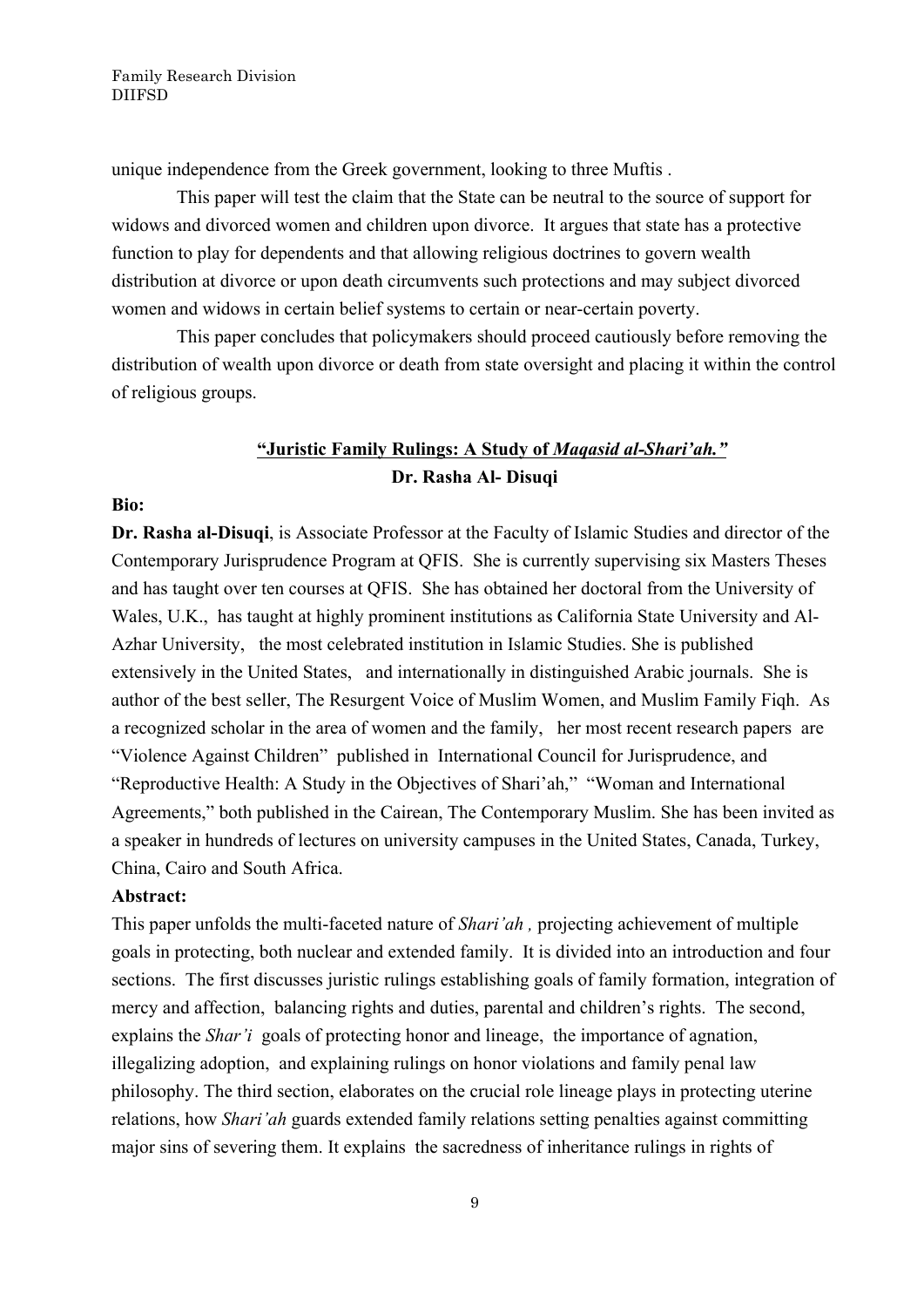descendants and grand- parents. This brief exposition concludes that Allah's plan for humanity is encapsulated in family juristic rulings embraced in *Shari'ah* to guarantee vicegerency.

### **Working Towards a European Concept of Parenthood and Parental Responsibilities Dr. Nigel Lowe**

#### **Bio:**

#### **Nigel Lowe LLB, LLD, Barrister of the Inner Temple**

Professor of Law and Head of Cardiff Law School, Cardiff University, Wales, UK. He has been a member of the Executive Committee of the International Society of Family Law since 1993 and was Vice President and the Convenor of the ISFL's World Conference in Cardiff in 1994. Member of the UK's International Family Law Committee, Sometime Consultant both to the Hague Conference on Private International Law and the Council of Europe. Author of numerous books, reports and articles including:

*The Plan for the Child – Adoption or Long-term Fostering* (2002, with M Murch) An editor of Clarke Hall and Morrison *on Children* .Is involved in three international projects; helping to draft a new Council of Europe Recommendation on The Legal status of Children and Parental Responsibilities based on his report; drafting 10armonizing principles of European Family Law regarding Property relations between Spouses with the Commission on European Family Law (CEFL) .

#### **Abstract:**

The paper will comprise an examination of the work I have been doing for the Council of Europe with regard to the drafting of a new Recommendation on The Legal Status of Children and Parental Responsibilities. It will discuss the main provisions of the proposed Recommendation and will explain some of the major difficulties in the negotiations and in particular about what provision, if any, should be made in respect of same-sex couples and international relocation issues.

*Tuesday, May 1st, 2012 Session I: Intergenerational Solidarity: A Legal Approach Chair: Prof. Scott FitzGibbon*

## **Intergenerational Justice, Extended Families, and the Challenge of the Statist Paradigm Dr. Lynn Wardle**

**Bio:** 

**Lynn D. Wardle** is the Bruce C. Hafen Professor of Law at the J. Reuben Clark Law School at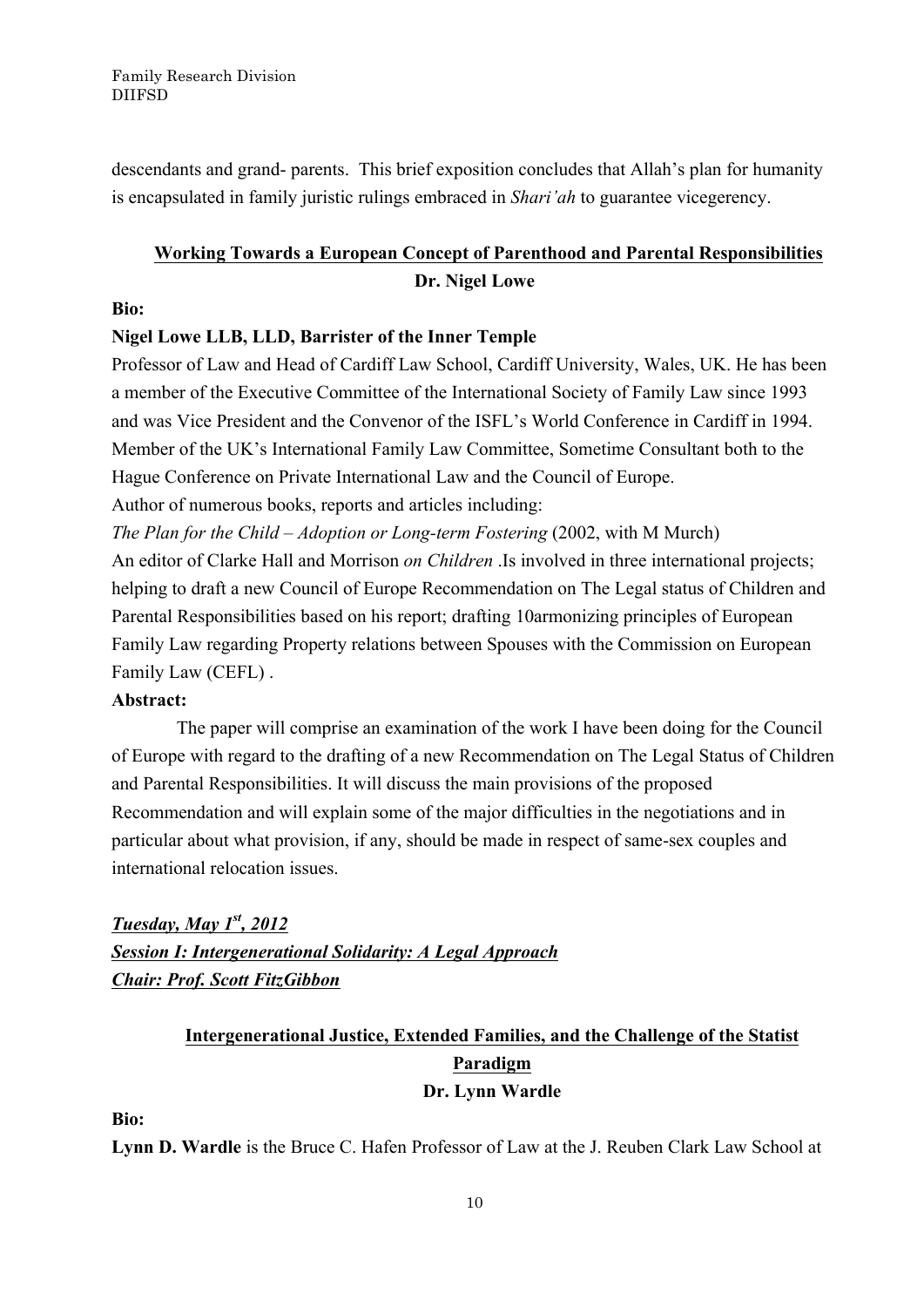Brigham Young University where he began teaching in 1978. His primary fields of teaching and writing are family law, comparative family law, biomedical ethics and law, conflict of laws, and U.S. constitutional history. Professor Wardle was President (2000-02) and Secretary-General (1994-2000) of the International Society of Family Law (ISFL), and serves on the ISFL Executive Council. He is a member of the American Law Institute, and serves as the founding President of the International Academy for the Study of the Jurisprudence of the Family. Some recent publications include *Fundamentals of the Jurisprudence of the Family: Building on Rock or Sand?* 1 Int'l. J. Jurispru. Fam. 223-258 (2010); *The Boundaries of Belonging: Allegiance, Purpose and the Definition of Marriage,* 25 B.Y.U. J. Pub. L. 287-315 (2011). **Abstract:**

Intergenerational justice may be one of the driving issues of the  $21<sup>st</sup>$  century. Issues of distributive justice between adults and children, between aging and future generations are receiving more attention from academics and policy makers. Duties of one generation to succeeding generations may be fulfilled or neglected in legal policy.

Recognition of extended families promotes intergenerational justice. Extended families manifest a form of natural justice. Extended families have functioned for millennia as valuable support systems for nuclear families, especially to safeguard and benefit children.

The legal history of extended families in formal laws and legal systems reflects an ongoing conflict between familism and statism, and changing notions about the relative value of family and state. As legal recognition of the roles of the extended family has diminished, legal recognition of the roles, power and responsibility of the state over vulnerable family members has increased. What began as a liberating trend, however, has become is many ways an oppressive regime.

### **The Hierarchy of Authority based on Kinship, Age, and Gender in the Extended Family Dr. Kaltham Al Ghanim**

### **Bio**:

**Dr. Kaltham Al Ghanim** is associate professor of sociology at Qatar University. She has carried field research related to urbanization, culture and human development, political participation. She is Author of three specialized academic books and numerous papers in areas of interest such as domestic violence, marriage, and gender. Her interests cover a wide range of issues including folklore studies, local culture, and sustainable development. Currently, she leads several research projects funded by various national and international institutions.

#### **Abstract:**

Almost all aspects of life in the Arab Gulf States, including family, have been touched by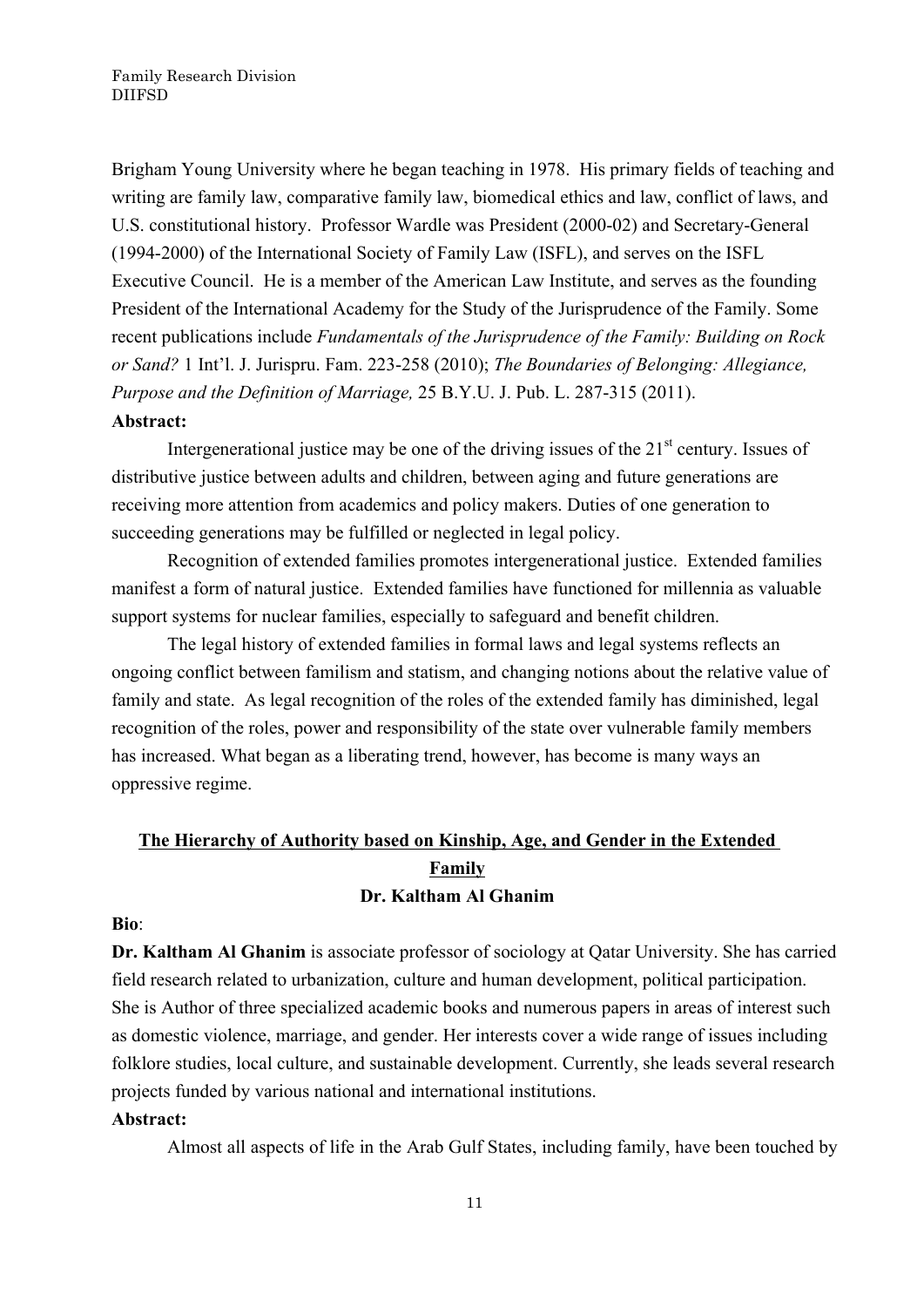the rapid unstoppable social change. However, certain aspects of the family remain intact. That is, although the nuclear family, has replaced in the past few decades, the extended form of family structure, family still plays a powerful role in the life of men and women in the Arab Gulf States.

Family still shows a high degree of unity, purpose, and integration between its members. Although the number of people is living in the same household is shrinking (aka nuclear family), the connection remains strong, and the value system that governs the extended family is still in action. Also, the hierarchy of authority and relations based on kinship still exists and plays a major role in the individual's lives. Patriarchal social system, where males in the family have the ultimate authority and decision-making in the household, has been not impacted by the rapid social change. Children belonged to their father's name and the adult women such wives, mothers, sisters, and aunts subject to males' authority in the family such father, husband, brothers and uncles.

This paper discusses the social and economic foundations of the hierarchy of authority in the Arab Gulf States' extended families. Further, the paper explores the factors that determine social positions, roles, and expectations associated with family members, especially women, based on age, gender, and kinship.

### **A legal approach to Genetics as a challenge to intergenerational solidarity Dr. Jorge Nicolás Lafferriere**

#### **Bio :**

**Jorge Nicolás Lafferriere**: Lawyer (Universidad de Buenos Aires), Doctor in Juridical Sciences (Pontificia Universidad Católica Argentina –UCA-). Director de Investigación Jurídica Aplicada de la Facultad de Derecho de la Pontificia Universidad Católica Argentina, Profesor Protitular de Principios de Derecho Privado (UCA y UBA). Director de la Revista Prudentia Iuris. Director del Centro de Bioética, Persona y Familia. Former Academic Secretary of the Pontificia Universidad Católica Argentina.

#### **Abstract:**

The new developments on genetics challenge in different ways the goal of intergenerational solidarity. With the artificial reproduction techniques, the transmission of human life has shifted from the mutual donation of man and woman to the field of desire and production. In this change, genetics involves the possibility of selecting the desired traits of children. This can be accomplished by the selection of gametes, the genetic preimplantation diagnosis or eugenesic abortion. The problem of who should pay for "bad genes" arises additional questions and generates new pressure to eliminate people who present genetic disadvantages. Reproductive techniques also imply a disruption of intergenerational biological ties. In this way, the temptation of shaping the genetics of the new generation has become a new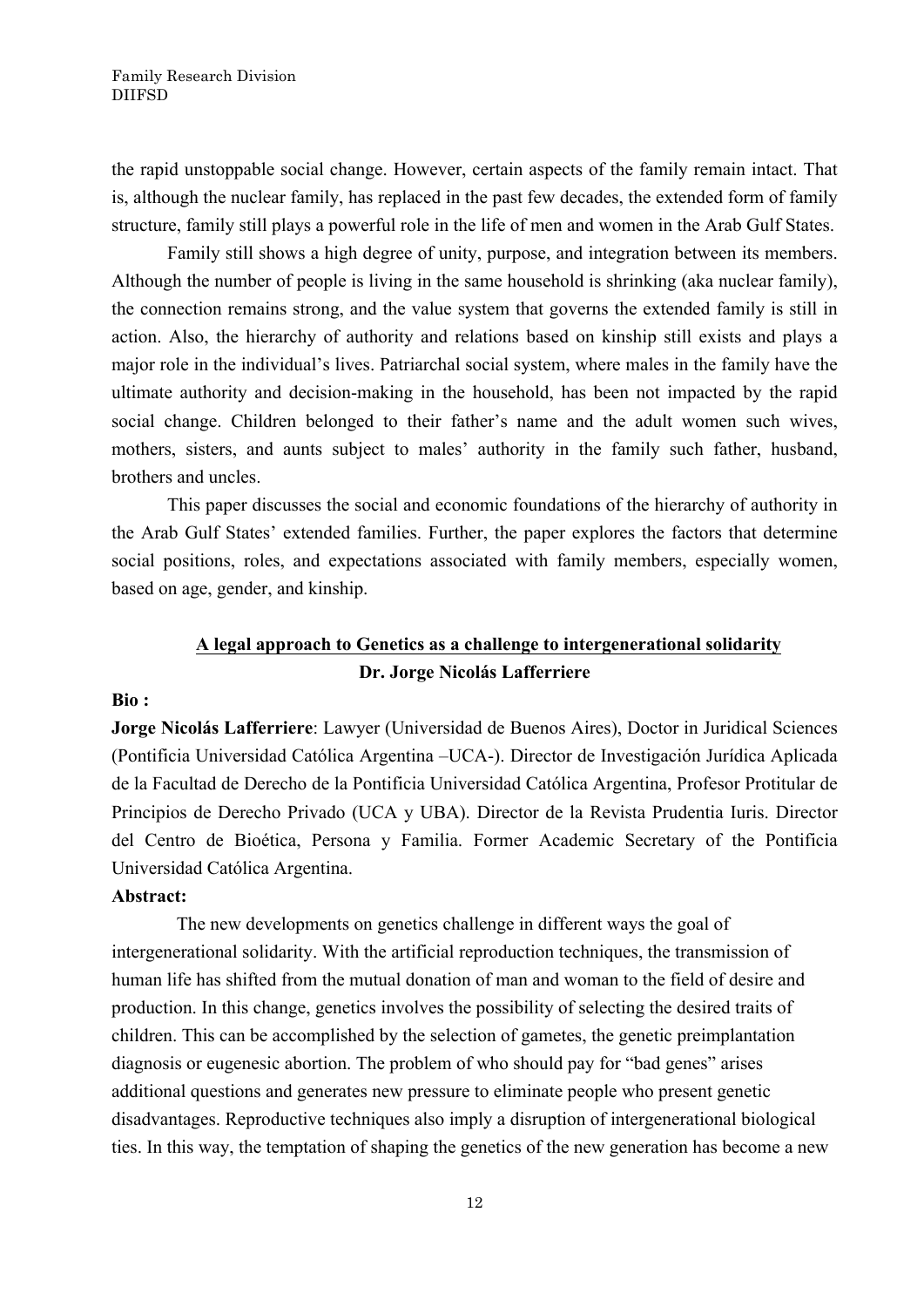issue for the juridical sciences. We aim to analyze in which ways does this challenge to intergenerational solidarity occur, the juridical principles involved in this situation and the implications of solidarity in this field.

### **Arab Family: Transitioning from Binding Extended family Allegiances and Ties to a Model of Congenial Mutual Cooperation Relations Dr. Zuheir Hatab**

#### **Bio:**

Dr Zuhair Hatab is a professor at the Lebanese University - Institute of Social Sciences since 1975 till today. He served as the director of the Institute of Social Sciences at the Lebanese University since1993 till1995, the first section, as well as editor of the Arab Thought / Arab Development Institute - Beirut.

Since 2001 he has been a consultant to the League of Arab States, ESCWA and the Cooperation Council for the Gulf States. He also drafted the strategy for the Arab family, commissioned by the League of Arab States in 2003. He holds a doctorate from the Sorbonne University in Paris, in 1974. Among his accomplishments is his contribution to the development of an Arab strategy for the elderly in the conference of elder people in Arab family, 2009 and in developing the draft National Strategy for the Jordanian family 2004.

Among his important publications: "The manifestations of gender and its properties", for the Ministry of Social Affairs,1998, "Communication in order to Enable the Arab Family to perform its renewable functions" which was given at the Regional Meeting of Experts on empowerment of the family Arab, ESCWA - Beirut.

### **Abstract:**

The paper is divided into the following sections:

– Concepts employed by the research derived from the reality of Arab societies:

A - Extended family, parental authority, and the system of integration and solidarity.

 B - Transforming family, nuclear family in the human rights community, and the system of mutual family cooperation.

- Internal factors and familial pressures leading to a weakening of family solidarity system between the generations in the Arab family.

- Contemporary challenges and the need for mutual generations' cooperation in the Arab family to remove it.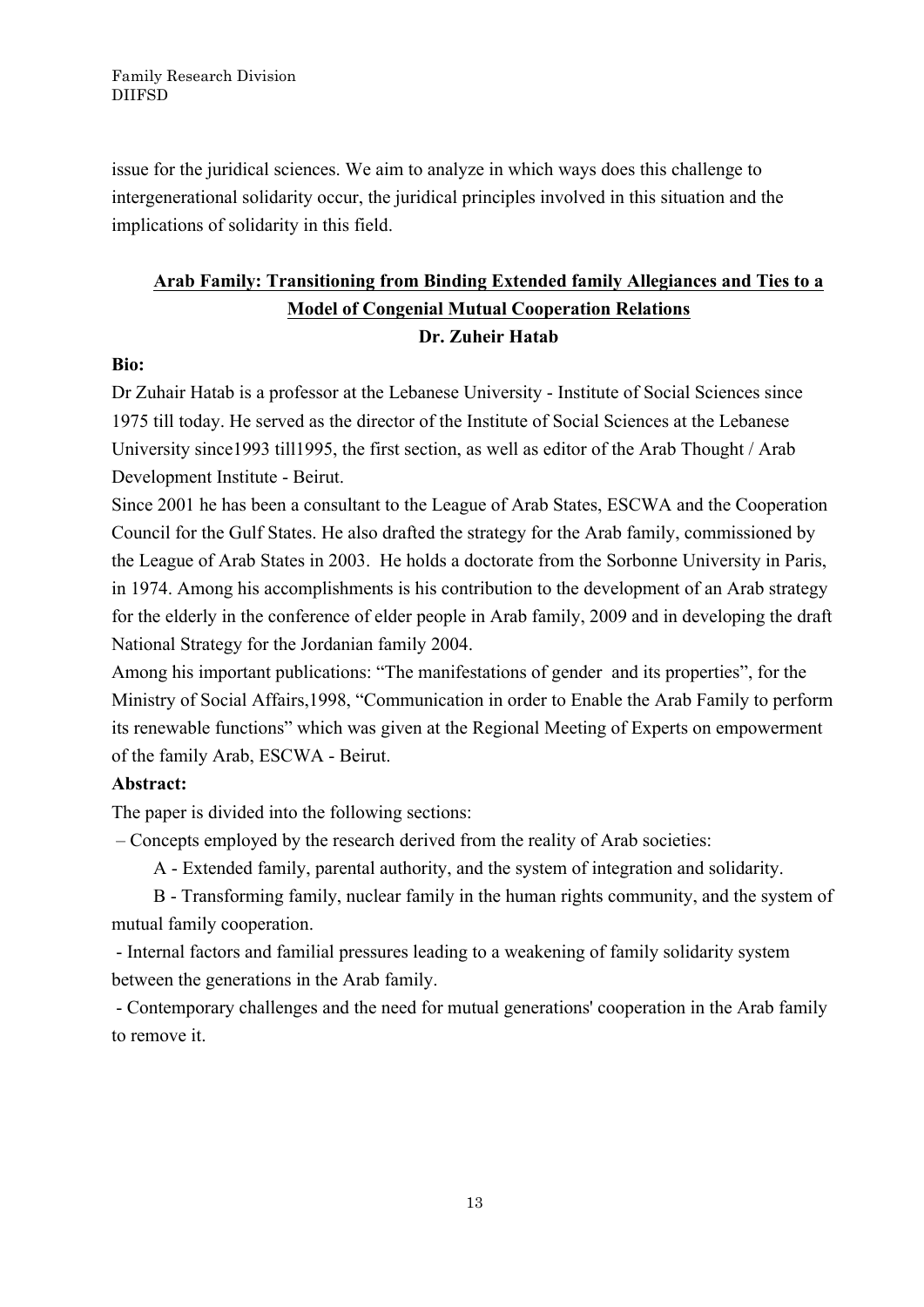### **Qatar Family Law and the Extended Family**

#### **Dr. Moataz Ahmed Sheir**

#### **Bio:**

**Dr. Moataz Ahmed Sheir** holds a Master's degree in Public Law from the Faculty of Law, the University of Alexandria, Egypt (1995). He also holds a certificate of first place in the training courses held for nearly 300 judges and a consultant of the Egyptian State Council, which was organized by the International Organization for the Development Act IDLO.

During his career he held numerous positions, among them agent of the Attorney General. He was the Judge and President of the Court of the State Council, until he reached the rank of Vice President of the Egyptian State Council in 2008. He is the Legal Advisor of the Supreme Council for Family Affairs in the State of Qatar and participated in the preparation of several draft legislative instruments related to family affairs in the State of Qatar.

#### **Abstract:**

This paper will study the importance of discussing this topic and defining the concept of the extended family, as well as addressing the research problem and its plan.

There is no doubt that the Qatari family as part of the community has gone through social and cultural changes, Economic changes had a significant impact on their development, in addition to expanding the scope of education and its quality, in addition to the breadth of contact with other cultures, all these aspects led to fundamental changes in the size of family that has controlled the pattern of moving towards the nuclear family (the nucleus) compared to the pattern of disappearance of the extended family.

### *Session II: Extended Families: Case Studies around the Globe Chair: Dr. Carmen Garcimartin*

### **The Extended Family Under Peruvian Family Law: Between Tradition and Globalization Dr. Ana Maria Olguin Britto**

#### **Bio:**

**Ana María Olguín Britto** is a lawyer with Master Degree in Studies of the International Community and Public International Law (Lateranense Pontifical University in Italy), Master in Sciences of Marriage and Family, Candidate to a Doctor Degree in People and Family Law (University of Zaragoza in Spain).

Professional experience in the Public Sector in entities like Department of Health and in the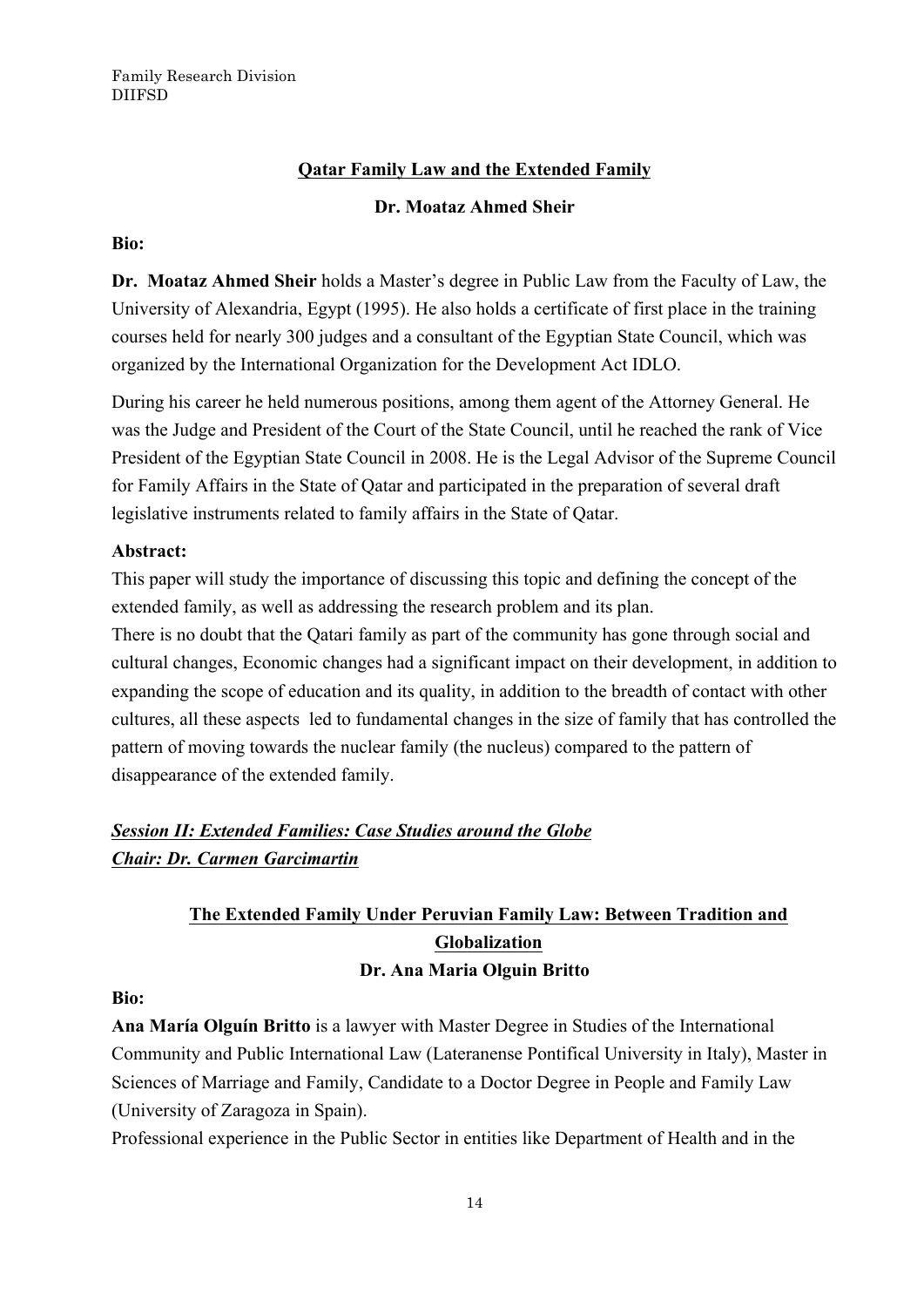Department of Woman and Social Development, Municipal Defender for Children and Teenagers.

Also and in the Private Sector in Benites, Market and Ugaz Law Firm in the City of Lima. Currently working as a Professor of Family Law and as Director of the Institute of Sciences for Marriage and Family at Saint Toribio of Mogrovejo Catholic University in Chiclayo, Peru. **Abstracts:**

Family law in the Peruvian legal system maintains a special legal tradition, because it is not only the legacy of Hispanic heritage which belongs to the Roman-Germany law system but it also received a Pre-Hisipanic influence; getting a cultural synthesis, as a mixed identity, and the recognition of the family as a natural institution, and a social and legal person.

Because of the current phenomenon of globalization which tends to standarise situations and realities, family law in Peru has a lot of challenges to face, specially those ones which are related to its constitutional legal identity which can be better observed in contrast to other systems, which finally demonstrates its reference to the human nature underlying the historical and cultural affairs.

These reflections are developed on this work, not emphasizing fully on the topic at hand but using it as a base to contribute to the contemporary debate.

### **Extended Family within the changing life patterns in Qatari Society Dr. Wesam Othman**

#### **Bio:**

**Wesam Al-Othman,** associate professor in the Social Sciences department, Sociology program. Masters in Social Anthropology and PHD in Medical Anthropology. published various research papers, most notably environmental awareness among the students of the university of Qatar 2010, Dress from the Gulf States 2010, Woman and decision making within the family 2006, Social factors resulting in cancer 1996, Charting the emergence of environmental legislation in Qatar , which is still being published. Acquired many research scholarships such as Kaligy dress in Gulf countries ( research head ) from the college of Arts and Sciences, Qatar university 2006, Milk Kinship ( UREP ) as a supervising member 2009, Kinship concepts ( UREP ) as a supervising member 2011, in addition to involvement in the Human-policy interactions biodiversity conservation contexts and their socio-cultural and environmental implications ,focusing on the Al Reem biosphere reserve in western Qatar project ( NPRP ) as a supervising member 2011.

#### **Abstract:**

This study aims to identify the nature of the extended family in the Qatari society and to identify the most important functions that are carried out by them, this is done through comparing and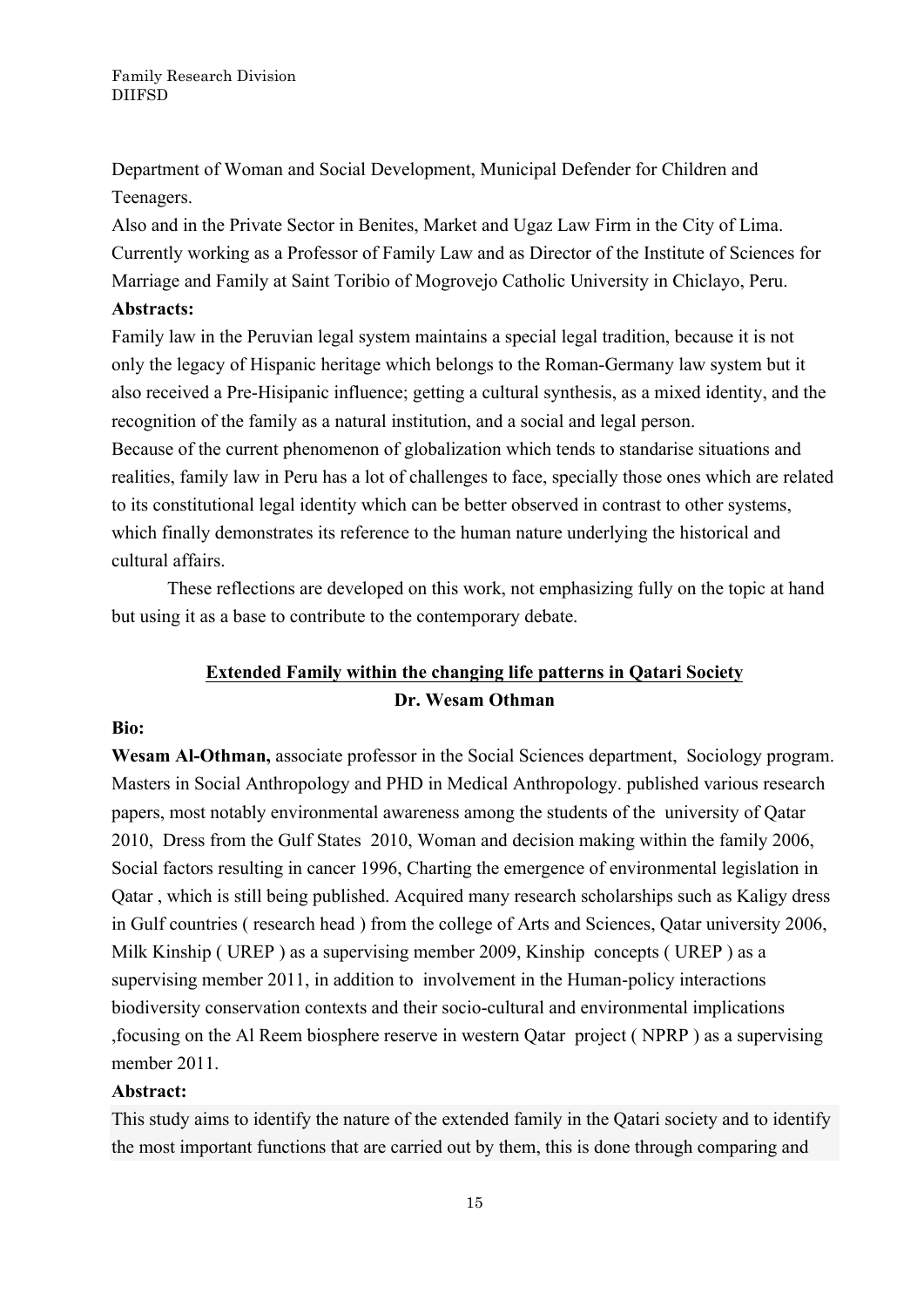contrasting the two types of families ; the extended family and nuclear family. The study in this field has taken place by focusing on an interview with a group of individuals in extended families - ten people- and another group of individuals in the nuclear families - also ten peopleto identify the function of each family and its impact on the lives of the individuals living within it and in Qatari community as well. In addition to checking the role of each family and how it functions and roles are being accepted in the scientific community especially in economic terms related to the distribution of income and economic contribution, as well as in social terms related to decision-making, cooperation and social participation in which in order to answer the questions that spin - on the one hand - about the reality of the existence of the extended family in the Qatari society in the traditional sense and is known in the specialized literature and the questions that spin - on the other hand - on the reality of the existence of the nuclear family as indicated by the means and in its scientific heritage.

### **The Consequences of the Attempts to Re-define the Notion of Family in Polish Law Dr. Piotr Fiedorczyk**

#### **Bio:**

**Dr. Piotr Konrad Fiedorczyk** graduated in 1991 from Warsaw University, Faculty of Law and Administration. In 1999 he obtained doctor's degree. He teaches history of Polish and European law. He is specialized in history of law, and especially in history of family law in the 20th century Poland. He also makes research on history of family law in communist and postcommunist countries. This year he will publish a book on history of family law in communist Poland. He is an author of 80 publications on history of law, history of family law (about 30), and contemporary family law (about 15). About 16 of them were published abroad. In years 2000-2002 he served as Vice-Dean of the Faculty of Law.

He is also legal counselor. From 2011 he is the Chairman of the Supervisory Board of Polskie Radio Bialystok S.A. Member of the ISFL from 2005, from 2011 he is the member of the Executive Committee of the ISFL.

#### **Abstract:**

Polish Family and Guardianship Code of 1964 is a relatively old legal act. The beginnings of it start in deep communist era. It is still in power, but it was amended several times.

The notion of "Family" in the Code is quite clear, although the Code does not contain the definition of family. The legal term "family" is used 22 times, in different contexts. You may argue that family comes only from marriage and the Code is consequent in such "traditional"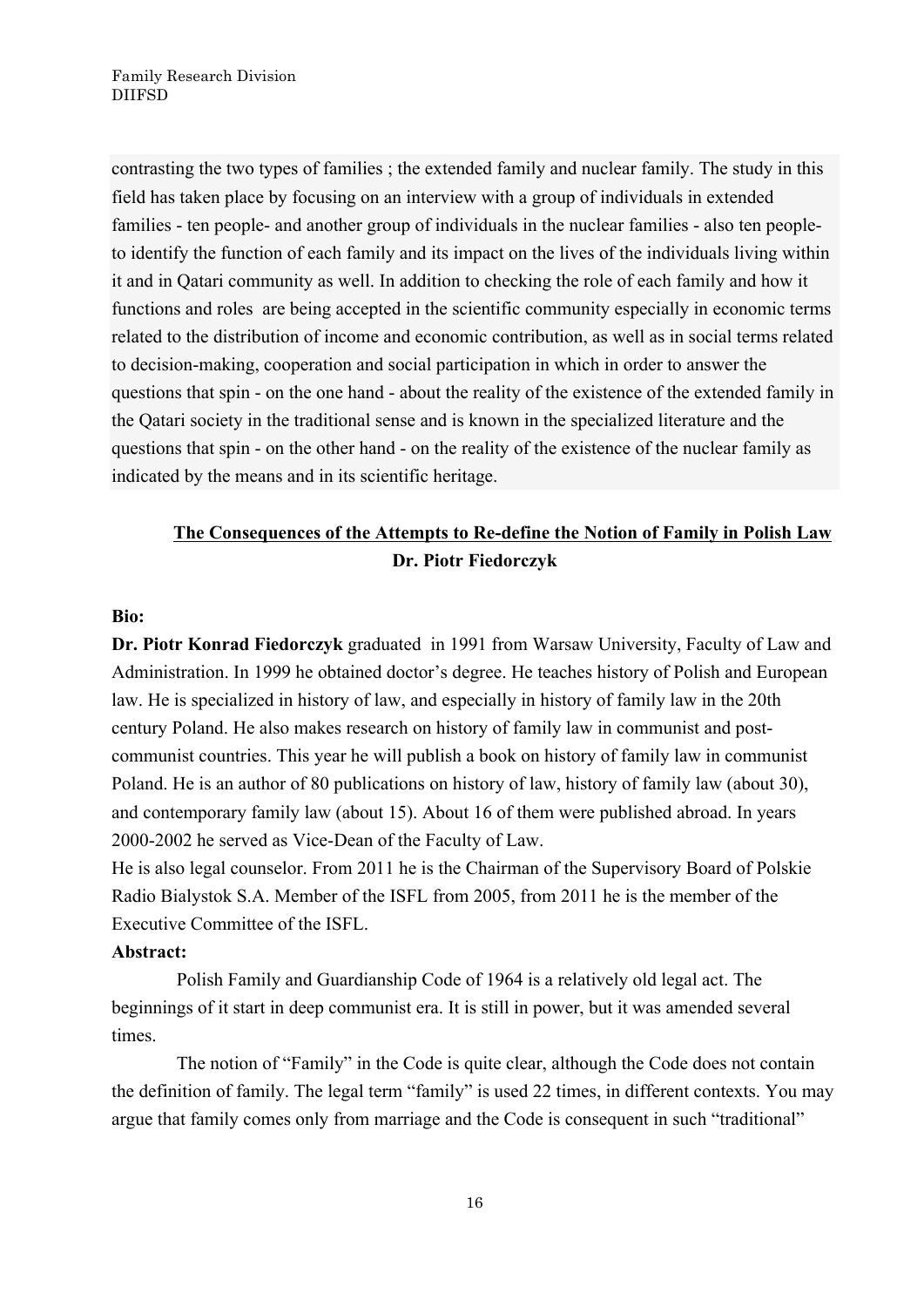understanding of family. You may however discuss if in some context the notion of family in the Code is wider, especially by making distinction of "immediate family" in article 134.

Unfortunately, in new legal acts, the definition of family is wider. The reason for this is quite obvious – the legislator cannot ignore facts that there is more unmarried couples having children. The result is that in fact we have two kinds of families in legal acts: the "Code family" and family constructed in the administrative law.

### **Changing Patterns of Qatari Family Formation and their Implications: New Evidence from Qatar's 2010 Census and Civil Registration Data Badria Ali Al-Harami, Pinar Ucar , Dr.Richard Leete**

#### **Bios:**

**Badria Al-Harami,** is the social researcher at Social Development Department of General Secretariat for Development Planning. She contributed to several research projects of GSDP such as Qatar's Third Human Development Report, Qatar National Development Strategy 2011- 2016 and Qatar's Population Projection.

Prior to joining General Secretariat for Development Planning, Badria worked as a mathematics teacher.

**Dr. Richard Leete** is currently the Director of the Department of Social Development at the General Secretariat for Development Planning. He is responsible for providing strategic, policy and technical leadership in relation to the Social, Human and Environmental Development pillars of the Qatar National Vision 2030 and Qatar National Development Strategy 2011-2016. He formerly served as the Resident Representative of the United Nations Development Programme for Malaysia, Brunei Darussalam and Singapore between October 2003 and March 2007. He concurrently served as the Resident Co-coordinator for the United Nations' Operational Activities for Development in Malaysia, as well as UNFPA Representative. Richard Leete obtained his Ph.D. in Economics (field of Population Studies) from the London School of Economics and Political Sciences, University of London. In June 2007, His Majesty the Yang di-Pertuan Agong XIII awarded Dr. Richard Leete the Darjah Kebesaran Panglima Jasa Negara (PJN) (Honorary) that carries the title Datuk.

#### **Abstract:**

Qatar has experienced spectacular economic growth over the past decade. Between 2004 and 2010, real GDP grew by an annual average of around 16.2%, and over this period Qatar's economy grew faster than any other. Measured in purchasing power parity terms, its per capita GDP is now among the highest in the world. With huge and increased revenues from its exports of gas and oil, Qatar has invested heavily in economic and social infrastructure, as well as, in the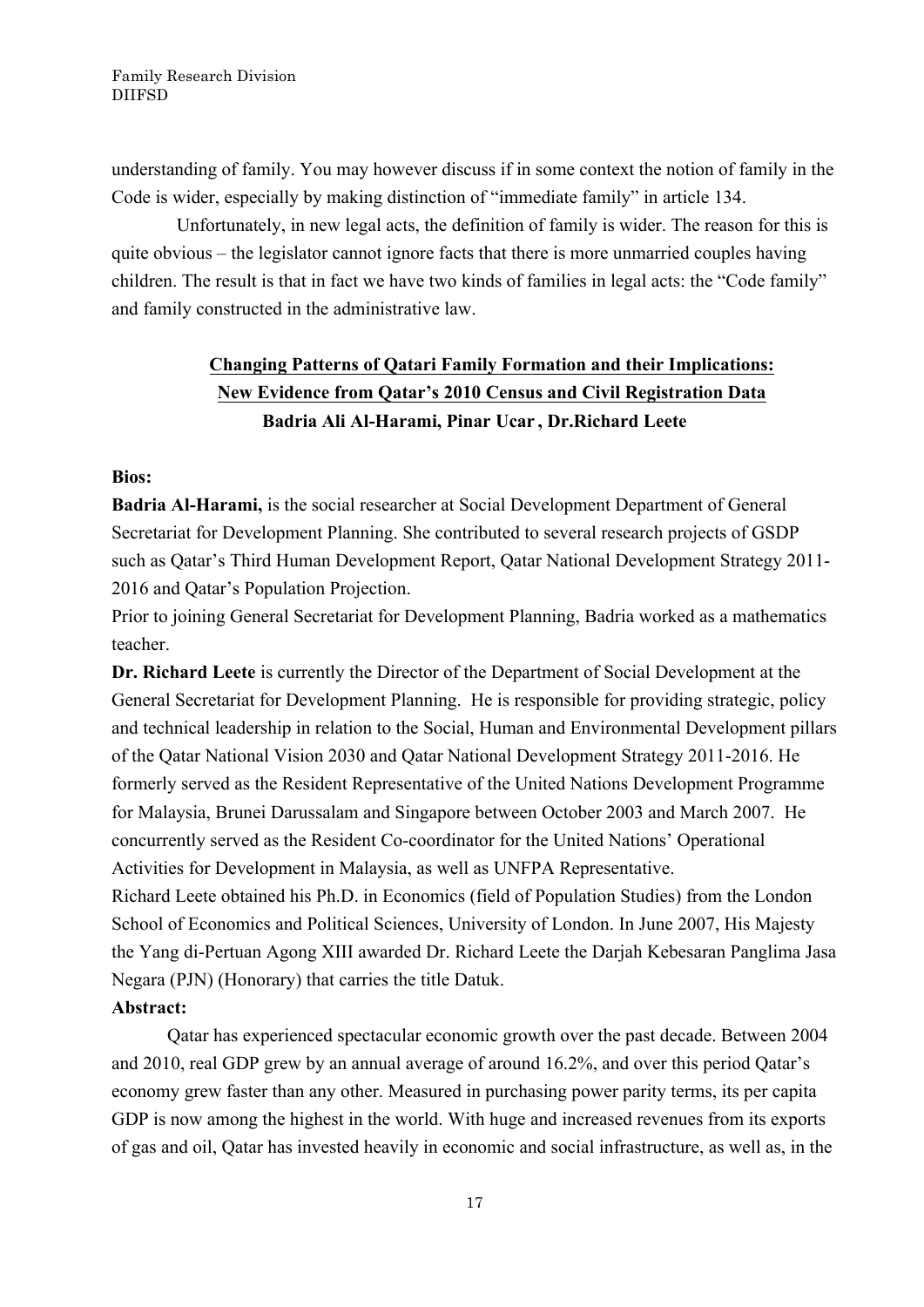well-being of its people. There have been remarkable increases in all socio-economic indicators and resultant gains in human development. Accompanying the various modernization changes, family formation and childbearing behaviour are also in transition.

Against this background, this paper examines changes in period and cohort trends in nuptiality and fertility of Qataris. Utilizing time-trends in civil registration data and population census data, the paper will review the pattern of changes in Qatari marriage and fertility behaviour. It applies demographic techniques, including multivariate analysis of socio-economic and cultural variables, to explain the factors associated with the changes. The paper will conclude with an assessment of the implications of demographic changes for population and social policy, and the linkages to the programmes of Qatar's National Development Strategy, 2011-2016.

### **Live and Die in Solitude Away from the Family – Issues Relating to Unattedend Death** *Kodokushi* **in Japan Dr. Teiko Tamaki**

#### **Bio:**

**Teiko Tamaki** Associate Professor of Socio-legal Studies at the Faculty of Law, Niigata University (Japan) where she studied and took LL.B., LL.M. and LL.D. Her research interest lies in the area of Socio-legal Studies and Family Law, and comparative studies on issues of family matters between Japan and UK. She became a member of ISFL since 2001.She has given papers on topical issues of Japanese family law at international and regional conferences of ISFL in 2002 (Copenhagen/Oslo), 2008 (Vienna) and 2010 (Lyon) and the International Symposium of Family Jurisprudence in 2010 (Bratislava, Slovakia) and 2011 (Valletta, Malta). She also participated as a national reporter on the topic of same-sex marriage in one of the Civil Law sessions at the 18<sup>th</sup> International Congress of Comparative Law (Washington). She has been appointed as one of the Founding Member of the Advisory Board of the IASJF since October 2011.

#### **Abstract:**

Since the disclosure of an unspeakable incident that a 111-year-old resident in Tokyo was found as "mummified skeletal remains lying in his bed" while his family members were living in the same house in July 2010, such cases of neglecting and hiding a parent's death and body have become prominent in the news.

It was more understood as a result of the long-lived society that *kodokushi* (unattended death) could be the case where an aged person whose spouse was already deceased had no regular contact with others and died solely without being noticed for some time. However, the other type of cases namely *kodokushi* (unattended death) of younger generation cases have been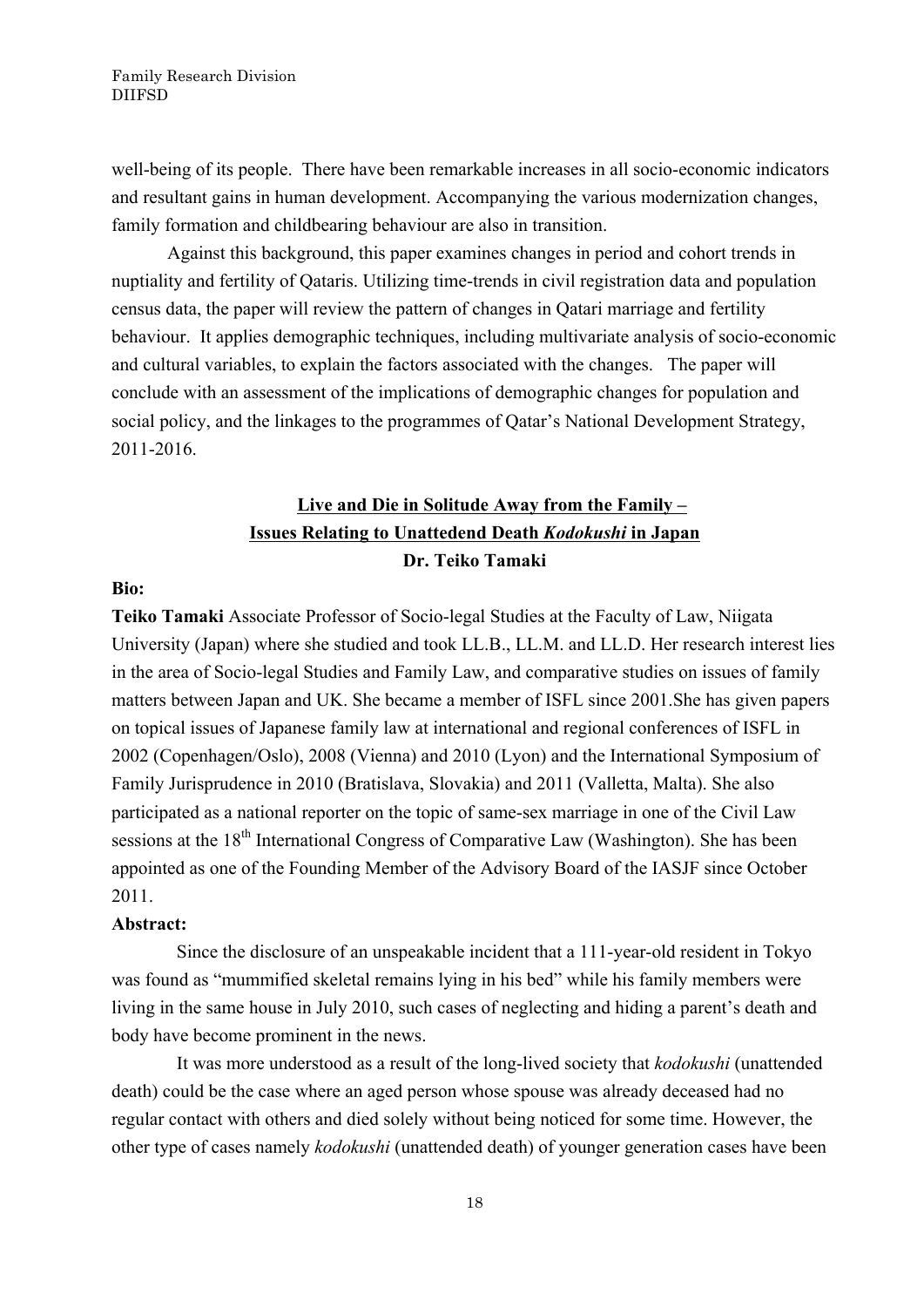reported in recent years.

By investing the two phenomena of *kodokushi* (unattended death)cases, this paper explores what is missing amongst each family/household member in terms of their mutual responsibility as a member of family in modern Japanese society.

### *Session III: Family, Duties, Rights and Intergenerational Solidarity Chair: Dr. Richard Leete*

### **From Caregivers to Watchdogs: The Silent Generation Dr. Paul Galea**

#### **Bio:**

**Paul Galea** is a licensed clinical psychologist and holds the post of senior lecturer at the Faculty of Theology and at the Department of Psychology of the University of Malta. He graduated in psychology from the Pontifical Gregorian University in Rome and holds a Ph.D in Pastoral Counseling from the Loyola University of Maryland, USA. He did his internship at Towson State University Counseling Center and at the Johns Hopkins University School of Medicine in Baltimore, Maryland, USA in the *Sexual Behavior Consultation Unit* at the Department of Psychiatry and Behavioral Sciences. His area of research has been in the family and marriage. Amongst his publications is the development of the 'Commitment to Partnership Scale', a test meant to gauge the level of commitment amongst couples which is currently used in marriage preparation courses in Malta.

#### **Abstract:**

It has often been the case to associate kinship and the extended families to traditional societies. With the increased complexity of family life this perception is changing. Furthermore, with the shrinking of the family and greater longevity, vertical ties with one's respective parents and grandparents are more likely to develop than horizontal ones with siblings and cousins.

Intergenerational relations involving grandparents, their children, and their grandchildren will play a larger role in family life. Until late in old age, parents provide more assistance to adult children and grandchildren than they receive also because they are probably in a better position to do so. As a result, there will be more support from grandparents to their children and grandchildren than in the past as well as substantial responsibility for the caring of grandchildren. This will also increase the complexity of social problems.

The paper will examine the various consequences and implications that the extended family and grand parenting are having on the various members and at different levels of society.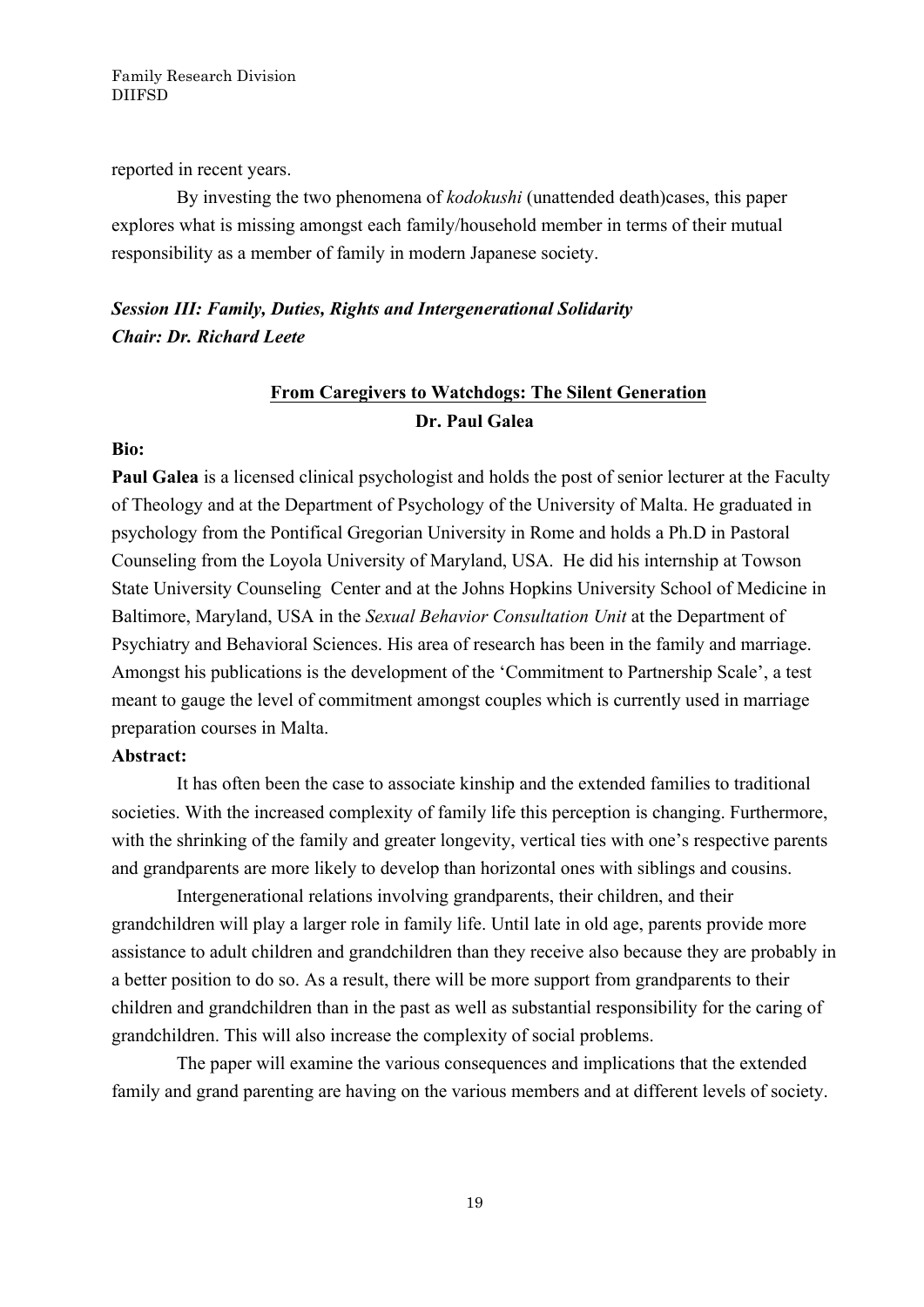### **RECLAIMING FAMILY: A Case for Generative Solidarity Dr. Jo Imbong**

#### **Bio:**

**Prof. Jo Aurea M. Imbong** is a lawyer by profession. She is the University Legal Counsel and a Lecturer at the University of Asia and the Pacific and a faculty member of the Ateneo de Manila Univesity. She is the Chief Legal Counsel to the Catholic Bishops' Conference of the Philippines, and Consultant to the Bishops' Conference's Episcopal Commission on Family and Life, and the Office on Women. She served as Trustee of the Philippine Alliance Against Pornography, is the Executive Director of the Family Media Advocacy Foundation, and Vice-Chair of Professional and Cultural Development for Women. Organizer of St. Thomas More Society, an association of lawyers to defend the right to life, marriage, and traditional values. For her pro bono work in Family Rights advocacy, she was the recipient of the Fr. Paul B. Marx Pro-Life Award from Human Life International-Philippines, the Blessed Pedro Calungsod Pro-Life Award from His Eminence, Ricardo Cardinal Vidal.

#### **Abstract:**

The family has always been the seedbed of life, nurturance, and human growth. Ties of affinity and consanguinity—spousal, parental, intra-generational, inter-generational—are the delicate strands of bonding that hold generations together. But the fabric could unravel: generations disconnect from each other, and where relationships still thrive, roles are blurred while responsibility for care and nurturance is abandoned. At the core of these failures lurks a simmering and overpowering hostility to new births and to added progeny. A new birth is no longer a cause for jubilation as children are considered accidents and large families a burden. From the center of it all—the family—things fall apart. In many countries, the disappearance of family is not abated as country policies and systems trigger an accelerating momentum of massive depopulation worldwide.

The family is meant to be a pulsating and generative social force. The times call for a radical conversion to a dynamic generative social responsibility. It can be carried out only through an ethic of generative solidarity.

### **Duties** *vs***. Rights: Differing Models of Family Law Dr. J. David Bleich**

#### **Bio:**

**J. David Bleich, Ph.D.** Professor of Law, Benjamin N. Cardozo School of Law; has taught at the University of Pennsylvania, Hunter College, Rutgers University and Bar Ilan University; ordained, Woodrow Wilson Fellow; Post-Doctoral Fellow, Hastings Institute for Ethics, Society and the Life Sciences; Visiting Scholar, Oxford Center for Post-Graduate Hebrew Studies;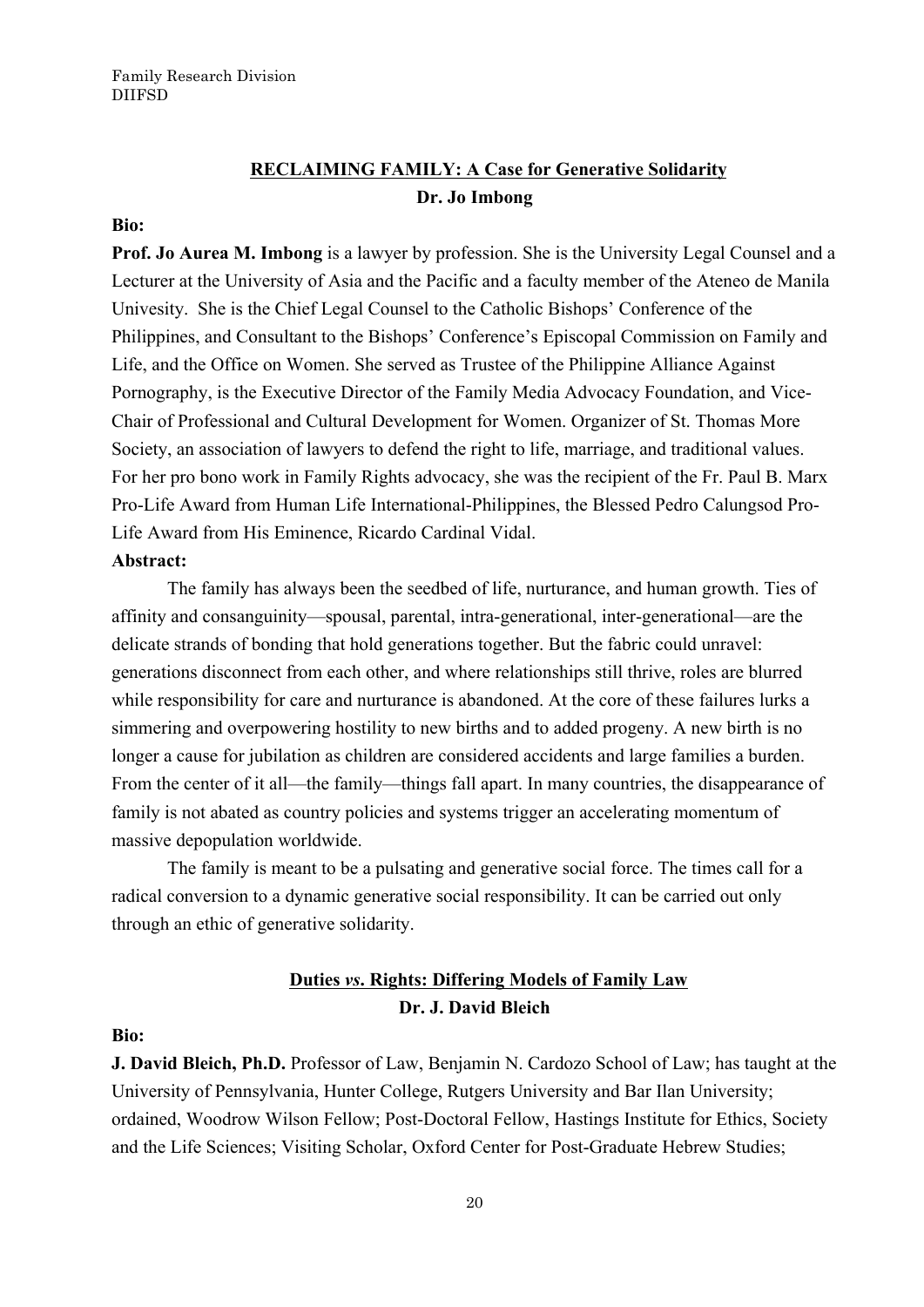Association of American Law Schools; Contributor, *Encyclopedia of Bioethics*; Member, New York State Task Force on Life and the Law; Member, Committee on Ethics, Hospital for Joint Diseases and Medical Center; Member, Bioethics Committee, Metropolitan Hospital; Author, *Contemporary Halakhic Problems* (5 vols.), *Bioethical Dilemmas* (2 vols.),*Judaism and Healing*,*Time of Death in Jewish Law*, Editor, *With Perfect Faith: Readings in the Foundations of Jewish Belief*; Editor (with Fred Rosner).

#### **Abstract:**

It is almost axiomatic that the fundamental distinction between Jewish law and western legal systems is its emphasis upon duties rather than upon rights. That dichotomy serves to explain many aspects of divine mores governing extended and blended families.

In western societies virtually aspects of family life, including support and custody, are ultimately determined by provisions of law. In Jewish law, legal regulation governing such matters is sparse. Lacunae in establishment of rights are filled with extensive and detailed moral duties.

Since many areas of interfamilial interactions are governed by moral, rather than legal, obligations the parameters and exact nature of those duties are not always precisely defined. In practice, a paucity of case law and precedent results in social conventions and mores that are born of cultural factors and applied with varying degrees of uniformity.

### **Are facts thicker than blood? Dr. Carlos de Aguirre**

### **Bio:**

Carlos Martínez de Aguirre is currently a *Catedrático* (professor) of Civil Law at the University of Saragossa (Spain), since 1992. Formerly, he was a *Catedrático* (Professor) of Civil Law at the University of Extremadura (Cáceres, Spain, 1990-1991), and a *Profesor Titular* (Associate Professor) of Civil Law at the University of Saragossa (1986-1990). He received a doctorate in Law from the University of Saragossa in 1984. His current research interests include Family Law (marriage, unmarried couples, same-sex relationships, filiation and parenting, adoption, children protection), and the Law of the Person (legal concept of "person", legal status of human embryo, legal status of handicapped). He is the President of *The International Institute for Family Research – The Family Watch,* which is a think tank founded in 2007, and committed to do research on family issues, and to find solutions to the problems it faces (www.thefamilywatch.org).

#### **Abstract:**

Legal family ties are usually based either on blood or, in some cases, on will (not on any will, but on a specific legal one: marriage or adoption). Recent Family Law developments are